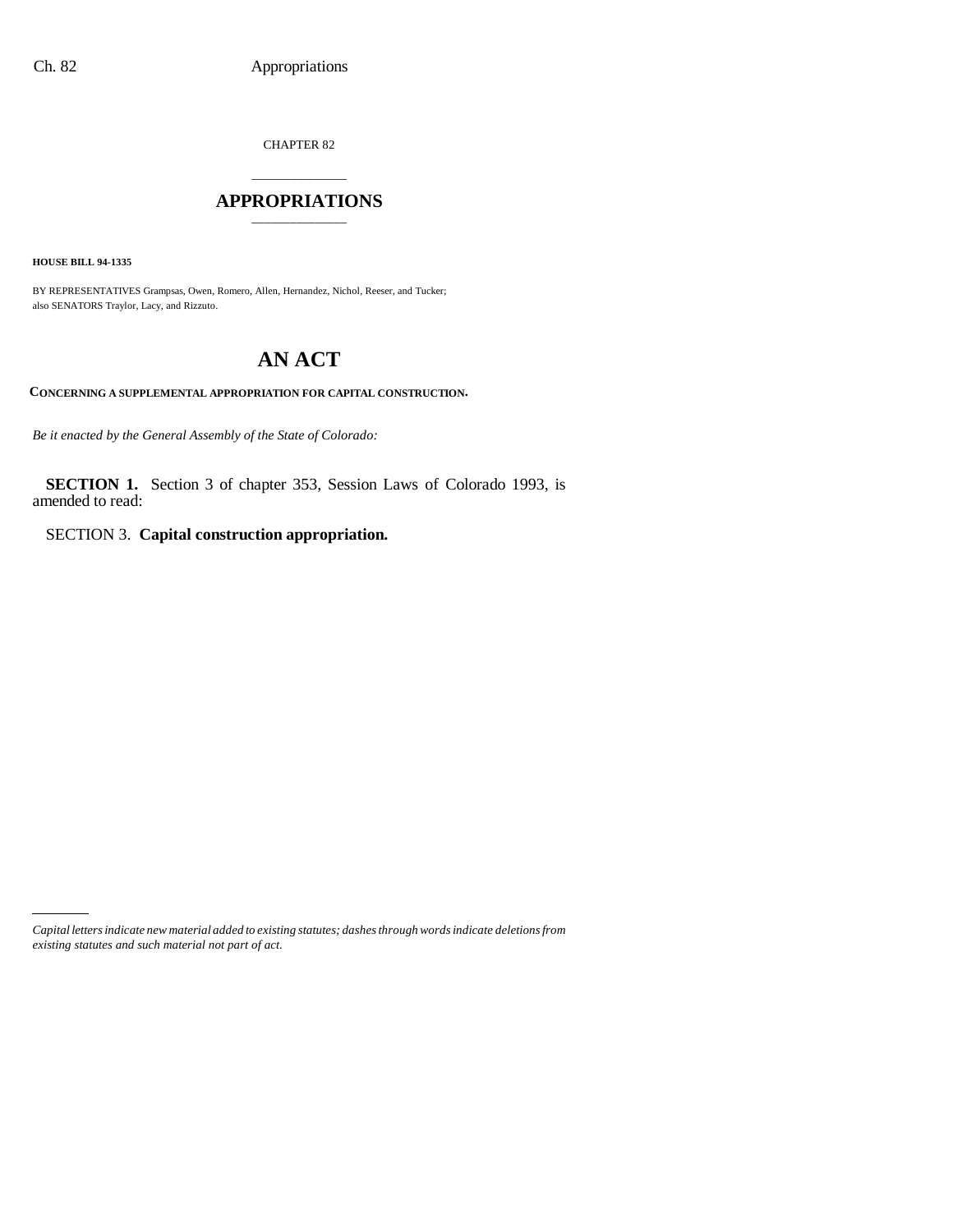|                   |              | <b>APPROPRIATION FROM</b>      |  |                              |  |              |               |                |
|-------------------|--------------|--------------------------------|--|------------------------------|--|--------------|---------------|----------------|
| <b>ITEM &amp;</b> | <b>TOTAL</b> | <b>CAPITAL</b>                 |  | <b>CAPITAL</b>               |  | <b>CASH</b>  | <b>CASH</b>   | <b>FEDERAL</b> |
| <b>SUBTOTAL</b>   |              | <b>CONSTRUCTION CONSTRUCTI</b> |  |                              |  | <b>FUNDS</b> | <b>FUNDS</b>  | <b>FUNDS</b>   |
|                   |              | <b>FUND</b>                    |  | ΟN                           |  |              | <b>EXEMPT</b> |                |
| \$                |              |                                |  | <b>FUND</b><br><b>EXEMPT</b> |  |              |               |                |

**PART I DEPARTMENT OF ADMINISTRATION**

| (1) PAYMENT FOR COLORADO              |            |            |
|---------------------------------------|------------|------------|
| <b>CONVENTION CENTER - CC</b>         | 6,000,000  | 6,000,000  |
|                                       |            |            |
| (2) 1992 ISSUE (REFUNDING OF 1979 DD, |            |            |
| 1986 DYS, 1988 PRISON ISSUE,          |            |            |
| AND 1995-2005 PART OF AHEC            |            |            |
| <b>NORTH CLASSROOM)</b>               | 12,955,669 | 12,955,669 |
| - CC                                  |            |            |
|                                       |            |            |
| (3) LEASE PURCHASE OF CORRECTIONAL    |            |            |
| <b>FACILITIES/1989 ISSUE - CC</b>     | 6.923.752  | 6,923,752  |
|                                       |            |            |
| (4) LEASE PURCHASE OF CORRECTIONAL    |            |            |
| <b>FACILITIES/1990 ISSUE - CC</b>     | 4,773,268  | 4,773,268  |
|                                       |            |            |

**(5) LEASE PURCHASE OF 700 KIPLING**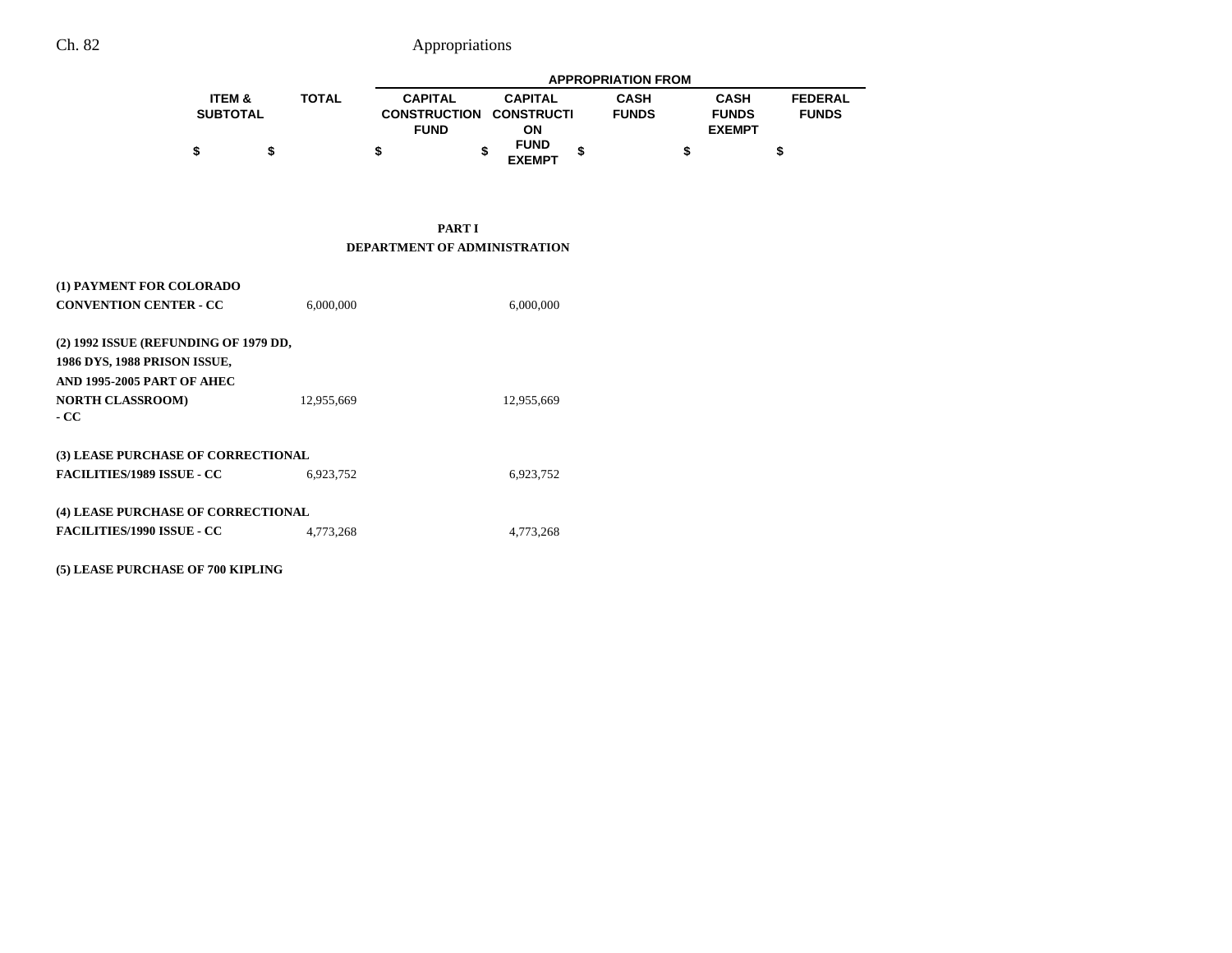| <b>STREET BUILDING -</b><br>cc           | 596,587   | 127,667   | $468,920$ <sup>*</sup> |                       |
|------------------------------------------|-----------|-----------|------------------------|-----------------------|
|                                          |           |           |                        | 468,920 <sup>a</sup>  |
| (6) FINANCING OF NORTH CLASSROOM         |           |           |                        |                       |
| <b>BUILDING (PART OF 1992</b>            |           |           |                        |                       |
| ISSUE) - CC                              | 2,172,738 | 2,172,738 |                        |                       |
| (7) FINANCING OF HIGHWAY COMPUTER/       |           |           |                        |                       |
| <b>AURARIA BLEACHERS</b>                 |           |           |                        |                       |
| $-CC$                                    | 1,493,757 | 1,493,757 |                        |                       |
| (8) CONTROLLED MAINTENANCE               |           |           |                        |                       |
| <b>EMERGENCY FUND</b>                    | 500,000   | 500,000   |                        |                       |
| (9) CAPITOL COMPLEX<br><b>FACILITIES</b> |           |           |                        |                       |
| Repair Rusted Metal Structure,           |           |           |                        |                       |
| Capitol Building                         | 233,000   | 233,000   |                        |                       |
| Repair Underground Tunnel                |           |           |                        |                       |
| Leaks, Capitol Building                  | 58,240    | 58,240    |                        |                       |
| Repair HVAC System,                      |           |           |                        |                       |
| <b>Centennial Building</b>               | 87,490    | 87,490    |                        |                       |
| <b>Purchase Second Communications</b>    |           |           |                        |                       |
| Controller - GGCC                        | 350,000   |           | $350.000^{+}$          |                       |
| Replace Leaking Roof Transmitter,        |           |           |                        | 350,000(T) $^{\rm b}$ |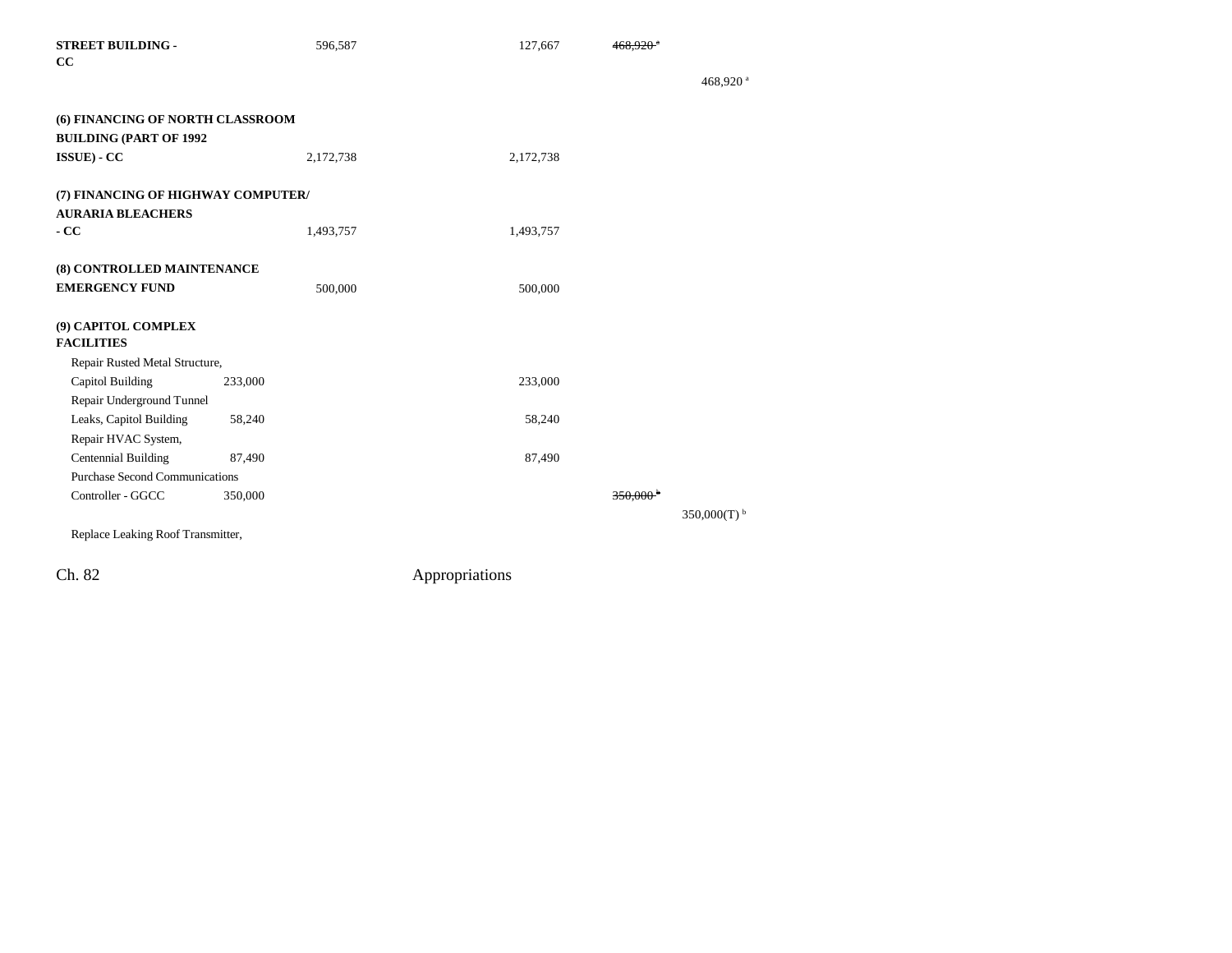|                              |                           |              |                                                      |                                           | <b>APPROPRIATION FROM</b>   |                                              |                                |
|------------------------------|---------------------------|--------------|------------------------------------------------------|-------------------------------------------|-----------------------------|----------------------------------------------|--------------------------------|
|                              | ITEM &<br><b>SUBTOTAL</b> | <b>TOTAL</b> | <b>CAPITAL</b><br><b>CONSTRUCTION</b><br><b>FUND</b> | <b>CAPITAL</b><br><b>CONSTRUCTI</b><br>ON | <b>CASH</b><br><b>FUNDS</b> | <b>CASH</b><br><b>FUNDS</b><br><b>EXEMPT</b> | <b>FEDERAL</b><br><b>FUNDS</b> |
|                              | \$<br>\$                  |              | \$<br>\$                                             | <b>FUND</b><br><b>EXEMPT</b>              | \$                          | \$                                           | \$                             |
| Telecommunications           | 20,000                    |              |                                                      | 20,000                                    |                             |                                              |                                |
| Telecommunications-Microwave |                           |              |                                                      |                                           |                             |                                              |                                |
| Equipment Replacement-       |                           |              |                                                      |                                           |                             |                                              |                                |
| Phase II - CC <sup>1a</sup>  | 1,227,232                 |              |                                                      | 257,719                                   | $969,513$ <sup>c</sup>      |                                              |                                |
|                              |                           |              |                                                      |                                           |                             | 969,513 $\degree$                            |                                |
| Video Conference,            |                           |              |                                                      |                                           |                             |                                              |                                |
| Court System - CC            | 850,000                   |              |                                                      | 500,000                                   | $350,000$ <sup>d</sup>      |                                              |                                |
|                              |                           |              |                                                      |                                           |                             | 350,000(T) <sup>d</sup>                      |                                |
|                              |                           | 2,825,962    |                                                      |                                           |                             |                                              |                                |

a Of this amount, \$259,059 shall be from the Highway Users Tax Fund pursuant to Section 43-4-201(3)(a), C.R.S., \$153,038(T) shall be from statewide indirect cost recoveries, representing the Department of Public Safety's share of the 700 Kipling Street Building lease purchase, and \$56,823 \$56,823(T) shall be from various sources of cash funds from the Department of Agriculture, representing its share of the 700 Kipling Street Building lease purchase.

<sup>b</sup> This amount shall be from various state agencies.

 $c$  Of this amount, \$785,428 shall be from the Highway Users Tax Fund pursuant to Section 43-4-201(3)(a), C.R.S., and  $$184,085$$  \$184,085(T) shall be from the <del>Telecommunications Cash Fund.</del> VARIOUS STATE AGENCIES.

d This amount shall be from user fees.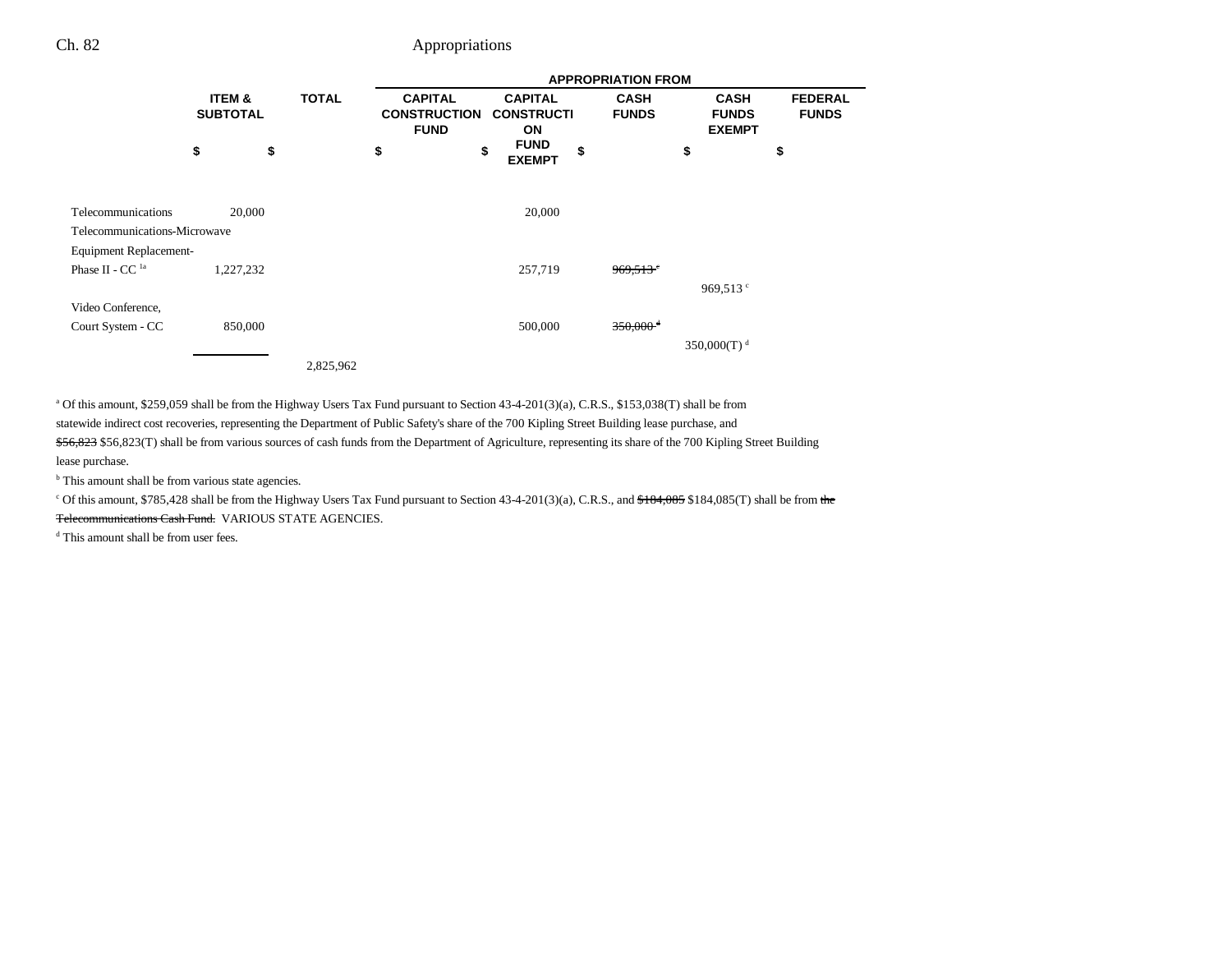| <b>TOTALS PART I</b><br>(ADMINISTRATION)                                                                                     | \$38,241,733 | \$36,103,300              |  | \$2,138,433 <sup>a</sup> |  |  |  |  |
|------------------------------------------------------------------------------------------------------------------------------|--------------|---------------------------|--|--------------------------|--|--|--|--|
| <sup>a</sup> Of this amount, \$1,044,487 shall be from the Highway Users Tax Fund pursuant to Section 43-4-201(3)(a), C.R.S. |              |                           |  |                          |  |  |  |  |
| <b>PART II</b><br><b>DEPARTMENT OF AGRICULTURE</b>                                                                           |              |                           |  |                          |  |  |  |  |
|                                                                                                                              |              |                           |  |                          |  |  |  |  |
| PACKAGED ROOFTOP HVAC - 4<br><b>INSTALLATION, 2331 W 31st</b>                                                                |              |                           |  |                          |  |  |  |  |
| <b>AVENUE - CC</b>                                                                                                           | 70,000       | 70,000                    |  |                          |  |  |  |  |
| <b>TOTALS PART II</b><br>(AGRICULTURE)                                                                                       | \$70,000     | \$70,000                  |  |                          |  |  |  |  |
|                                                                                                                              |              | <b>PART III</b>           |  |                          |  |  |  |  |
|                                                                                                                              |              | DEPARTMENT OF CORRECTIONS |  |                          |  |  |  |  |
| (1) NOLASCO SETTLEMENT - CC                                                                                                  | 1,538,877    | 1,538,877                 |  |                          |  |  |  |  |
| (2) SAN CARLOS SPECIAL NEEDS UNIT                                                                                            |              |                           |  |                          |  |  |  |  |
| Moveable Equipment Phase - CC                                                                                                | 1,350,000    | 1,350,000                 |  |                          |  |  |  |  |
| (3) REPLACE DETERIORATED MODULAR MECHANICAL<br><b>SYSTEMS, FIVE LOCATIONS</b>                                                | 157,400      | 157,400                   |  |                          |  |  |  |  |
| Ch. 82                                                                                                                       |              | Appropriations            |  |                          |  |  |  |  |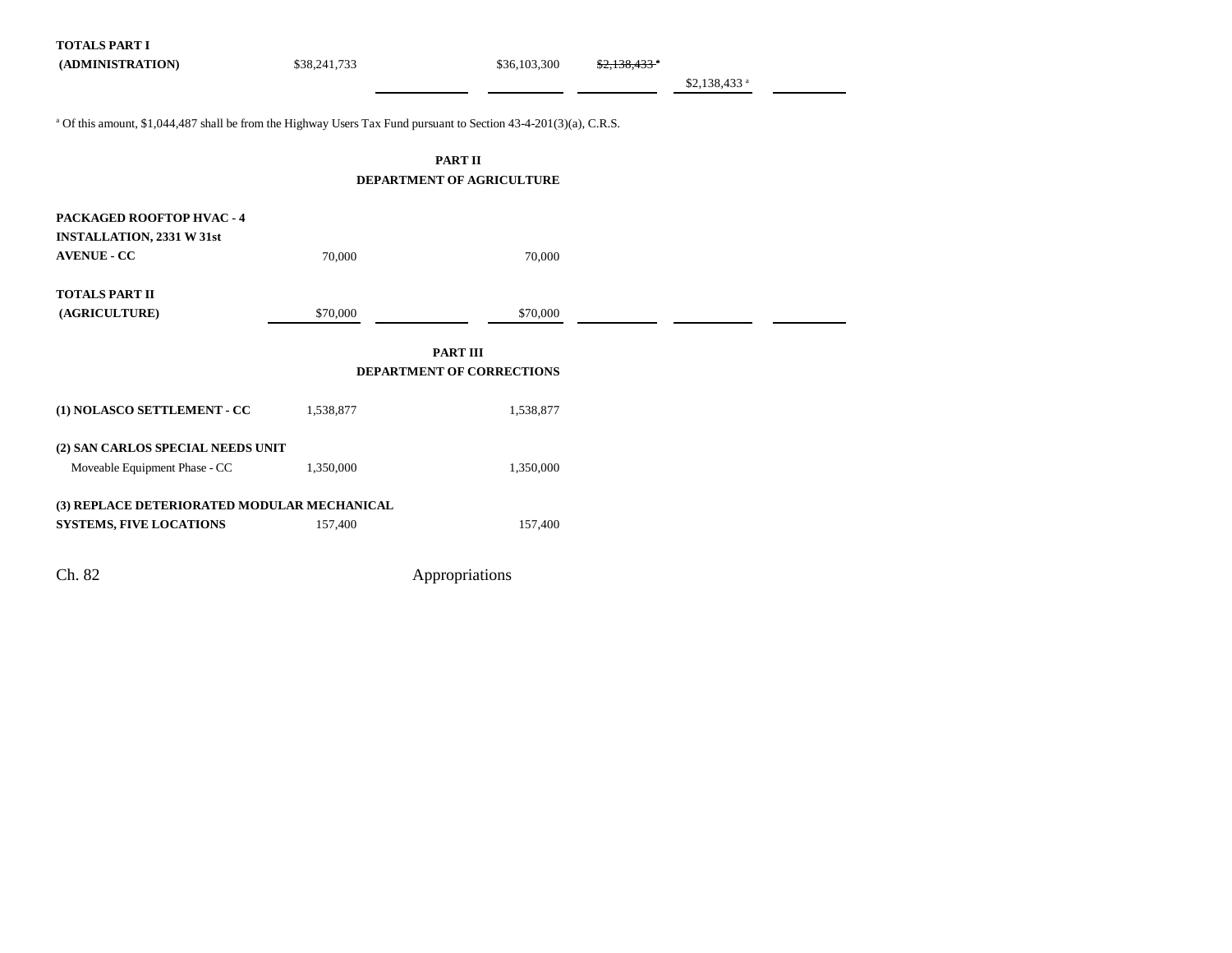|                                                                 |                           |              |                                                      |                                           | <b>APPROPRIATION FROM</b>   |                                              |                                |
|-----------------------------------------------------------------|---------------------------|--------------|------------------------------------------------------|-------------------------------------------|-----------------------------|----------------------------------------------|--------------------------------|
|                                                                 | ITEM &<br><b>SUBTOTAL</b> | <b>TOTAL</b> | <b>CAPITAL</b><br><b>CONSTRUCTION</b><br><b>FUND</b> | <b>CAPITAL</b><br><b>CONSTRUCTI</b><br>ON | <b>CASH</b><br><b>FUNDS</b> | <b>CASH</b><br><b>FUNDS</b><br><b>EXEMPT</b> | <b>FEDERAL</b><br><b>FUNDS</b> |
|                                                                 | \$                        | \$           | \$                                                   | <b>FUND</b><br>\$<br><b>EXEMPT</b>        | \$                          | \$                                           | \$                             |
| (4) ARKANSAS VALLEY AND COLORADO TERRITORIAL                    |                           |              |                                                      |                                           |                             |                                              |                                |
| <b>CORRECTIONAL FACILITIES</b><br>Replace Deteriorated Lock and |                           |              |                                                      |                                           |                             |                                              |                                |
| <b>Security Glazing</b>                                         |                           | 170,320      |                                                      | 170,320                                   |                             |                                              |                                |
| (5) BUENA VISTA CORRECTIONAL FACILITY                           |                           |              |                                                      |                                           |                             |                                              |                                |
| <b>Replace Deteriorated Toilets</b>                             |                           |              |                                                      |                                           |                             |                                              |                                |
| and Plumbing                                                    | 316,800                   |              |                                                      |                                           |                             |                                              |                                |
| <b>Sanitary Sewer</b><br>Tie-In-CC                              | 96,000                    |              |                                                      |                                           |                             |                                              |                                |
|                                                                 |                           | 412,800      |                                                      | 412,800                                   |                             |                                              |                                |
| (6) CENTENNIAL CORRECTIONAL FACILITY                            |                           |              |                                                      |                                           |                             |                                              |                                |
| <b>Replace Deteriorated Potable</b>                             |                           |              |                                                      |                                           |                             |                                              |                                |
| Water and Hydronic                                              |                           |              |                                                      |                                           |                             |                                              |                                |
| Distribution                                                    |                           | 382,820      |                                                      | 382,820                                   |                             |                                              |                                |

Replace Deteriorated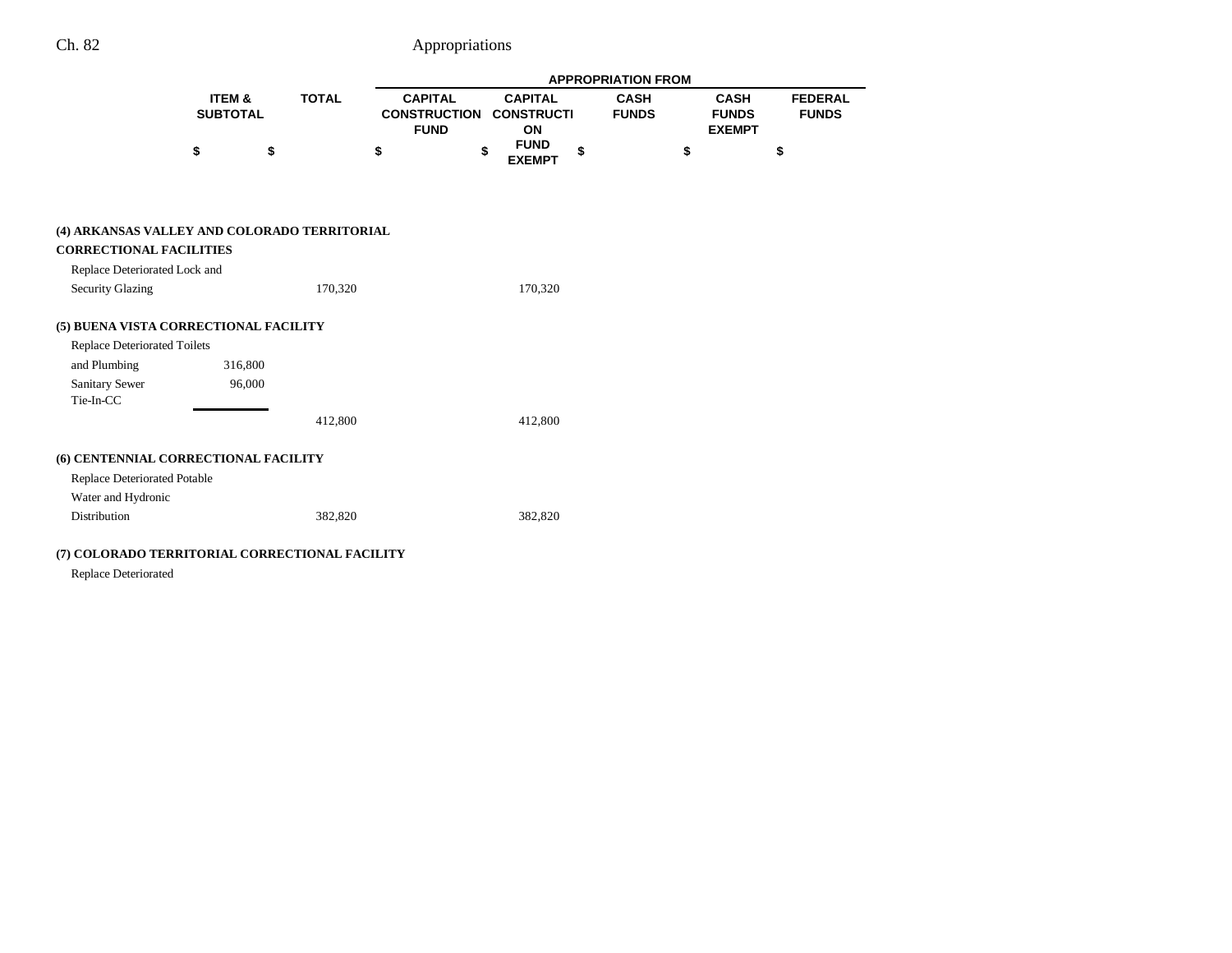| Mechanical Systems                      | 315,000     | 315,000                        |                     |             |
|-----------------------------------------|-------------|--------------------------------|---------------------|-------------|
| (8) RIFLE CORRECTIONAL<br><b>CENTER</b> |             |                                |                     |             |
| Wastewater Treatment Facility           |             |                                |                     |             |
| Upgrade - CC                            | 239,000     | 239,000                        |                     |             |
| <b>TOTALS PART III</b>                  |             |                                |                     |             |
| (CORRECTIONS)                           | \$4,566,217 | \$4,566,217                    |                     |             |
|                                         |             | <b>PART IV</b>                 |                     |             |
|                                         |             | <b>DEPARTMENT OF EDUCATION</b> |                     |             |
| SCHOOL FOR THE DEAF AND THE BLIND       |             |                                |                     |             |
| Replace Leaking Roof,                   |             |                                |                     |             |
| <b>Blind School</b>                     | 10,300      |                                |                     |             |
| Replace Deteriorated Sidewalks,         |             |                                |                     |             |
| Campus-wide                             | 15,250      |                                |                     |             |
|                                         | 25,550      | 25,550                         |                     |             |
| <b>TOTALS PART IV</b>                   |             |                                |                     |             |
| (EDUCATION)                             | \$25,550    | \$25,550                       |                     |             |
|                                         |             |                                |                     |             |
|                                         |             | <b>PART V</b>                  |                     |             |
|                                         |             | DEPARTMENT OF HEALTH           |                     |             |
| (1) UMTRAP SITE CLEANUP                 | 114,262,756 |                                | <del>11,426.2</del> | 102,836,480 |
| Ch. 82                                  |             | Appropriations                 |                     |             |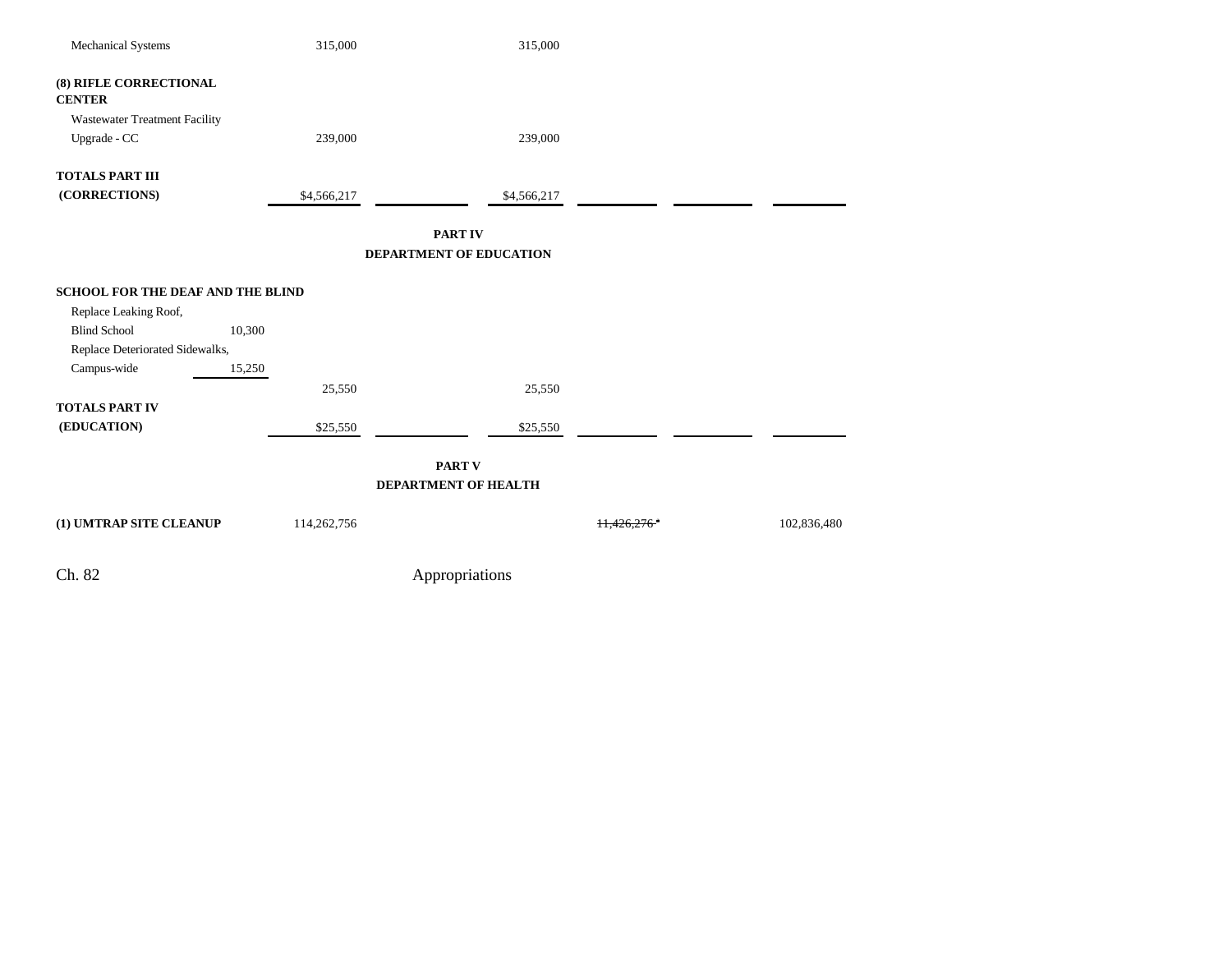|                                                                                                                                                                                                               |                                      |               |                                                      |                                           | <b>APPROPRIATION FROM</b>                  |                                              |                                |  |
|---------------------------------------------------------------------------------------------------------------------------------------------------------------------------------------------------------------|--------------------------------------|---------------|------------------------------------------------------|-------------------------------------------|--------------------------------------------|----------------------------------------------|--------------------------------|--|
|                                                                                                                                                                                                               | <b>ITEM &amp;</b><br><b>SUBTOTAL</b> | <b>TOTAL</b>  | <b>CAPITAL</b><br><b>CONSTRUCTION</b><br><b>FUND</b> | <b>CAPITAL</b><br><b>CONSTRUCTI</b><br>ON | <b>CASH</b><br><b>FUNDS</b>                | <b>CASH</b><br><b>FUNDS</b><br><b>EXEMPT</b> | <b>FEDERAL</b><br><b>FUNDS</b> |  |
|                                                                                                                                                                                                               | \$                                   | \$            | \$                                                   | \$<br><b>FUND</b><br><b>EXEMPT</b>        | \$                                         | \$                                           | \$                             |  |
|                                                                                                                                                                                                               |                                      |               |                                                      |                                           | 175,590 <sup>a</sup>                       | 11,250,686                                   |                                |  |
| <sup>a</sup> This amount shall be from INTEREST FROM the Uranium Mill Tailings Remedial Action Program Fund.<br>THIS AMOUNT SHALL BE FROM RESERVES IN THE URANIUM MILL TAILINGS REMEDIAL ACTION PROGRAM FUND. |                                      |               |                                                      |                                           |                                            |                                              |                                |  |
| (2) SUPERFUND CLEANUP SITE                                                                                                                                                                                    |                                      | 16,500,000    |                                                      |                                           | $1,650,000$ <sup>a</sup>                   |                                              | 14,850,000                     |  |
| <sup>a</sup> This amount shall be from the Hazardous Substance Response Fund.                                                                                                                                 |                                      |               |                                                      |                                           |                                            |                                              |                                |  |
| (3) UNDERGROUND STORAGE<br><b>TANK</b>                                                                                                                                                                        |                                      |               |                                                      |                                           |                                            |                                              |                                |  |
| <b>SITE CLEANUP</b>                                                                                                                                                                                           |                                      | 12,883,300    |                                                      |                                           | $12,083,300$ <sup>*</sup><br>6,078,782 $a$ | $6,004,518$ <sup>b</sup>                     | 800,000                        |  |
| <sup>a</sup> This amount shall be from the Underground Storage Tank Fund.<br>$^{\rm b}$ THIS AMOUNT SHALL BE FROM RESERVES IN THE UNDERGROUND STORAGE TANK<br>FUND.                                           |                                      |               |                                                      |                                           |                                            |                                              |                                |  |
| <b>TOTALS PART V</b><br>(HEALTH)                                                                                                                                                                              |                                      | \$143,646,056 |                                                      |                                           | 325.159.576                                |                                              | \$118,486,480                  |  |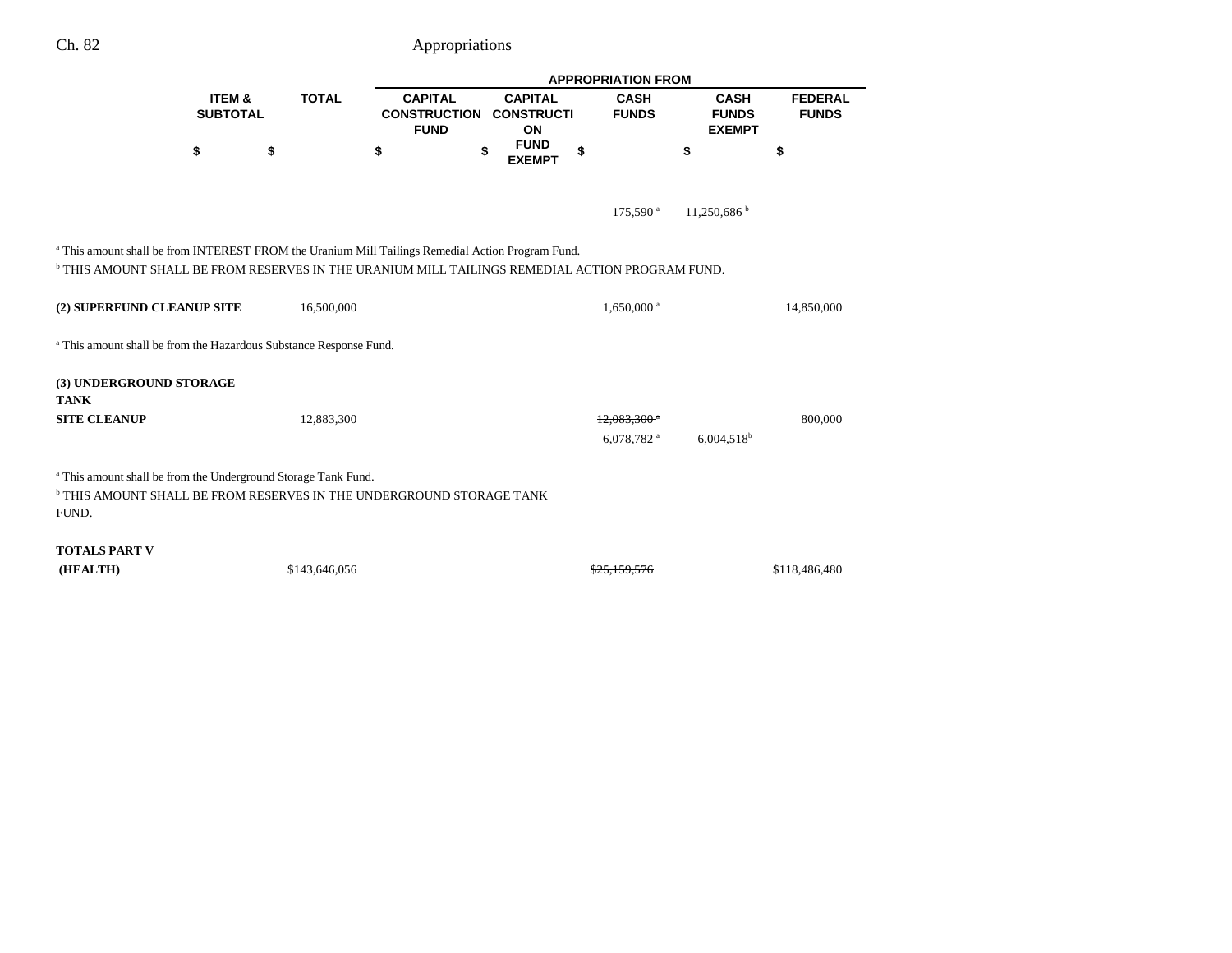\$7,904,372 \$17,255,204

### **PART VI DEPARTMENT OF HIGHER EDUCATION**

| (1) ADAMS STATE COLLEGE       |           |           |        |                          |                          |
|-------------------------------|-----------|-----------|--------|--------------------------|--------------------------|
| Rex Gymnasium Renovation,     |           |           |        |                          |                          |
| <b>Student Recreation and</b> |           |           |        |                          |                          |
| <b>Health Center</b>          | 1,398,530 |           |        | $1,398,530$ <sup>a</sup> |                          |
|                               |           |           |        |                          | $1,398,530$ <sup>a</sup> |
| Replace Leaking Roof,         |           |           |        |                          |                          |
| Science Building              | 86,824    |           | 86,824 |                          |                          |
|                               |           | 1,485,354 |        |                          |                          |

### \* This amount shall be from auxiliary revenues.

a THESE FUNDS SHALL COME FROM EXEMPT INSTITUTIONAL SOURCES AND ARE SHOWN HERE FOR INFORMATIONAL PURPOSES ONLY. THEREFORE, THEY SHALL NOT BE ACCOUNTED FOR IN THE STATE'S CAPITAL CONSTRUCTION FUND AND THE LIMITATIONS ON ENCUMBRANCE, TIMELINESS AND USE OF INTERNAL WORKFORCE DO NOT APPLY.

### **(2) MESA STATE COLLEGE**

| Replace Deteriorated Roof, |        |        |
|----------------------------|--------|--------|
| Service Center Building,   |        |        |
| Phase II                   | 66,030 | 66.030 |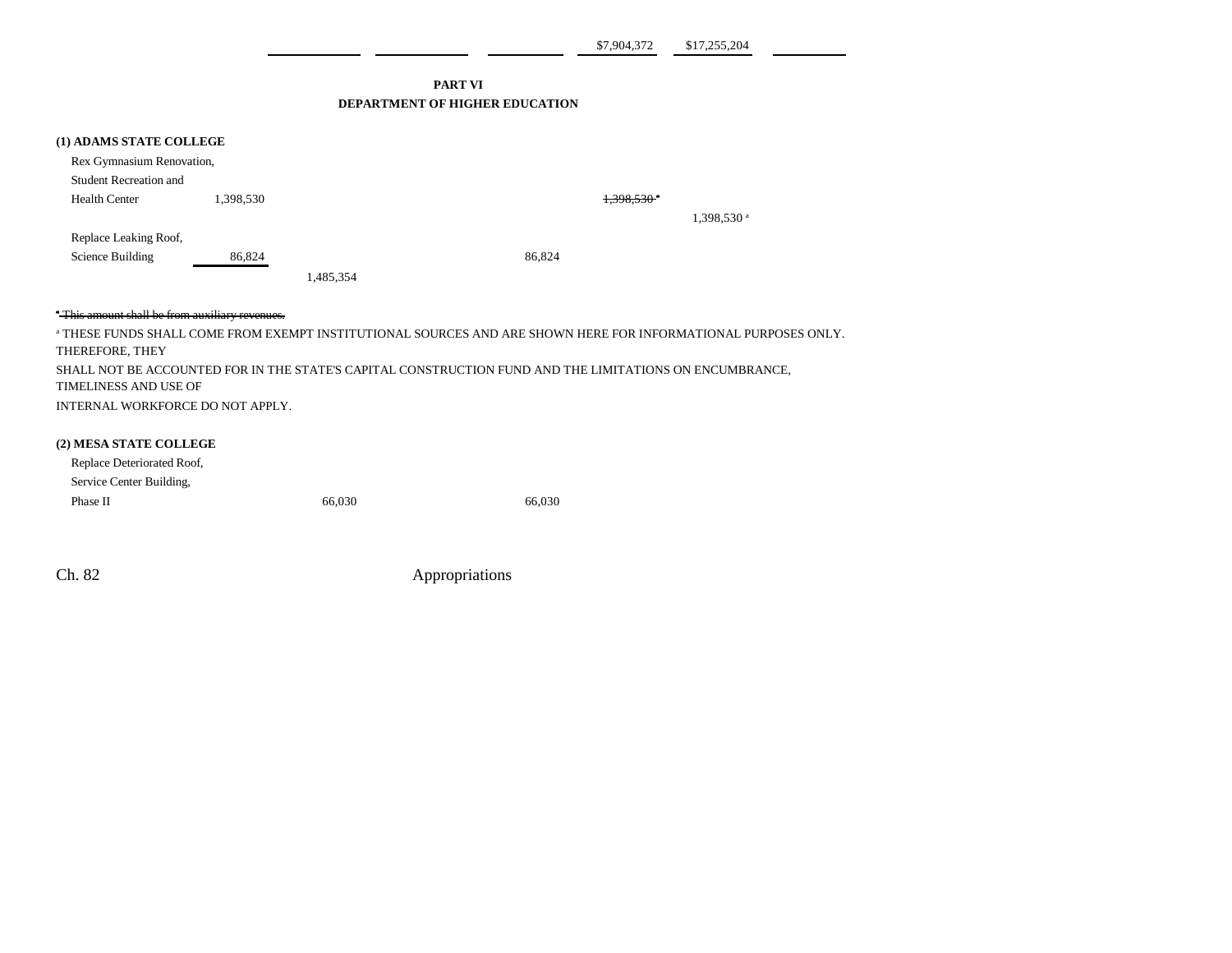|                                  |                           |        |              |    |                                                      |  |                                           |    | <b>APPROPRIATION FROM</b>   |                                              |               |                                |
|----------------------------------|---------------------------|--------|--------------|----|------------------------------------------------------|--|-------------------------------------------|----|-----------------------------|----------------------------------------------|---------------|--------------------------------|
|                                  | ITEM &<br><b>SUBTOTAL</b> |        | <b>TOTAL</b> |    | <b>CAPITAL</b><br><b>CONSTRUCTION</b><br><b>FUND</b> |  | <b>CAPITAL</b><br><b>CONSTRUCTI</b><br>ON |    | <b>CASH</b><br><b>FUNDS</b> | <b>CASH</b><br><b>FUNDS</b><br><b>EXEMPT</b> |               | <b>FEDERAL</b><br><b>FUNDS</b> |
|                                  | \$                        | \$     |              | \$ | \$                                                   |  | <b>FUND</b><br><b>EXEMPT</b>              | \$ |                             | \$                                           |               | \$                             |
| <b>(3) WESTERN STATE COLLEGE</b> |                           |        |              |    |                                                      |  |                                           |    |                             |                                              |               |                                |
| Mears Residence Hall             |                           |        |              |    |                                                      |  |                                           |    |                             |                                              |               |                                |
| Renovation                       | 3,800,000                 |        |              |    |                                                      |  |                                           |    | $3,800,000$ <sup>a</sup>    |                                              | 3,800,000 $a$ |                                |
| Repair/Replace Deteriorated      |                           |        |              |    |                                                      |  |                                           |    |                             |                                              |               |                                |
| Pool HVAC                        |                           | 29,320 |              |    |                                                      |  | 29,320                                    |    |                             |                                              |               |                                |
|                                  |                           |        | 3,829,320    |    |                                                      |  |                                           |    |                             |                                              |               |                                |

### \* This amount shall be from auxiliary revenues.

a THESE FUNDS SHALL COME FROM EXEMPT INSTITUTIONAL SOURCES AND ARE SHOWN HERE FOR INFORMATIONAL PURPOSES ONLY. THEREFORE, THEY SHALL NOT BE ACCOUNTED FOR IN THE STATE'S CAPITAL CONSTRUCTION FUND AND THE LIMITATIONS ON ENCUMBRANCE,

TIMELINESS AND USE OF

INTERNAL WORKFORCE DO NOT APPLY.

### **(4) COLORADO STATE**

#### **UNIVERSITY**

| <b>Underground Storage</b> |        |                     |
|----------------------------|--------|---------------------|
| Tanks                      | 57,000 | 57,000 <sup>a</sup> |
| College of Business --     |        |                     |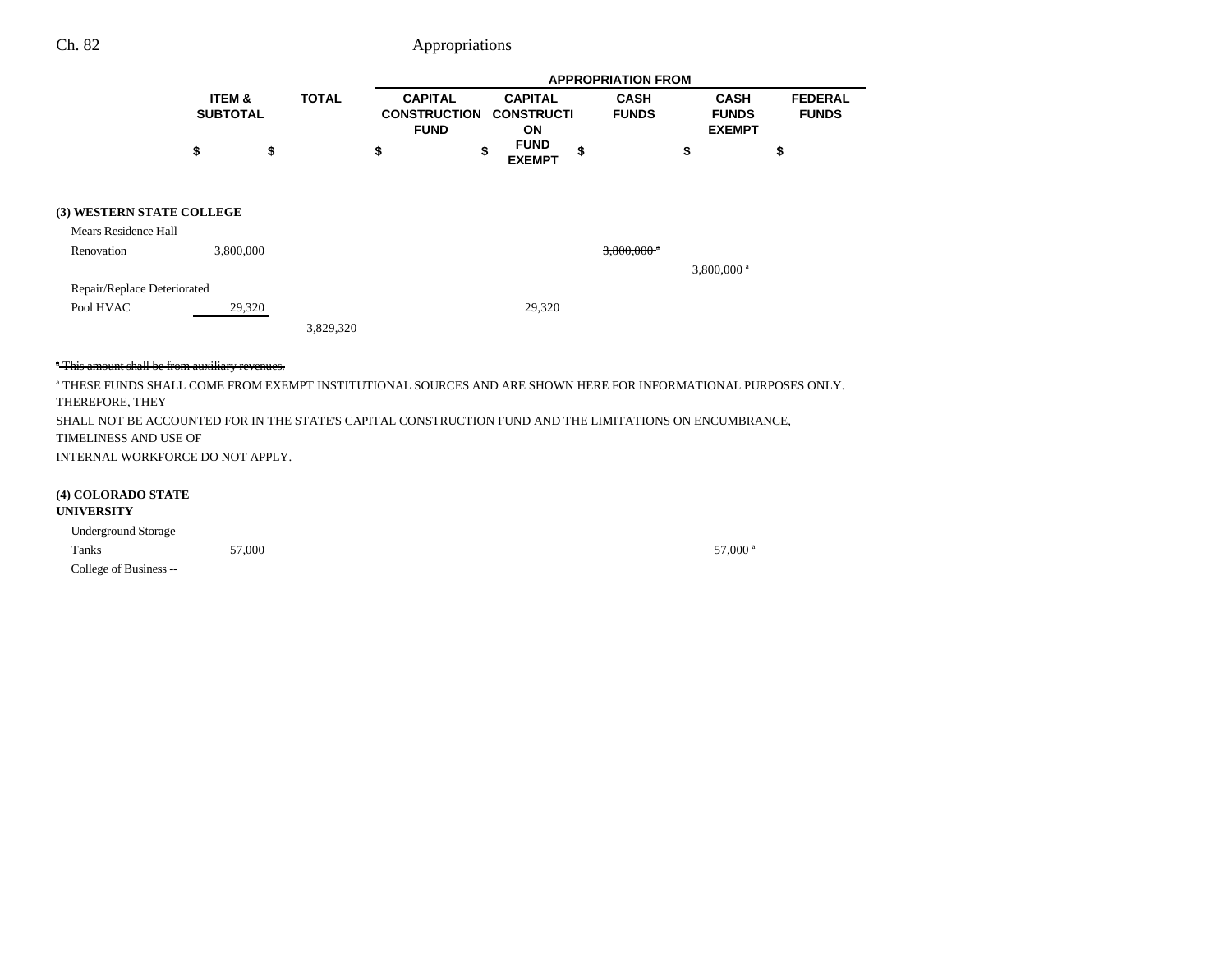| Remodel Rockwell Hall              | 750,000   |           | 750,000 <sup>a</sup> |
|------------------------------------|-----------|-----------|----------------------|
| Chemistry Addition --              |           |           |                      |
| Finish Second Floor                | 629,173   |           | 629,173 $^{\rm b}$   |
| Replace Boilers, Engineering       |           |           |                      |
| Research Center                    | 137,100   | 137,100   |                      |
| Replace Deteriorated Flooring,     |           |           |                      |
| Several Campus Buildings,          |           |           |                      |
| Phase III                          | 136,100   | 136,100   |                      |
| Replace Leaky Condensate,          |           |           |                      |
| North Line                         | 23,500    | 23,500    |                      |
| Repair Deteriorated Asphalt,       |           |           |                      |
| Campus-wide, Phase I-B             | 145,550   | 145,550   |                      |
| Replace Deteriorated Items,        |           |           |                      |
| Ammons Hall                        | 20,000    | 20,000    |                      |
| Replace Deteriorated Roofing,      |           |           |                      |
| Dogcolony, Industrial Science      |           |           |                      |
| Lab, and Wagar Buildings,          |           |           |                      |
| Phase IV                           | 21,190    | 21,190    |                      |
| Replace Deteriorated Mechanical    |           |           |                      |
| Items, Several Buildings on        |           |           |                      |
| Campus, Phase III                  | 149,800   | 149,800   |                      |
| Natural and Environmental          |           |           |                      |
| Sciences Building,                 |           |           |                      |
| Final Phase - CC                   | 3,509,478 | 3,148,478 | 361,000              |
| <b>Underrated Electrical Fault</b> |           |           |                      |
| Current Protection, 20             |           |           |                      |
|                                    |           |           |                      |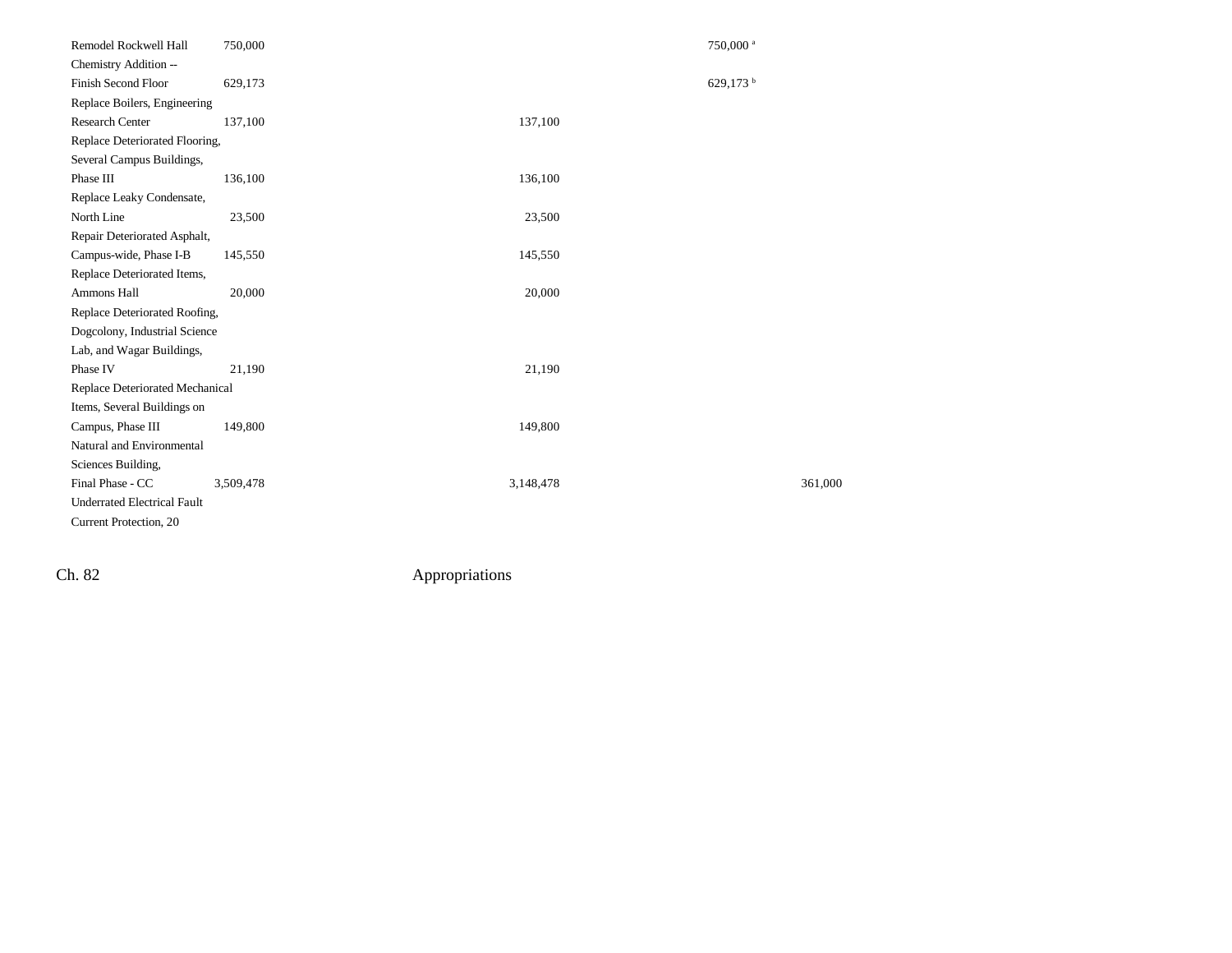|                                                                                          |                           |              |                                                      |    |                                           | <b>APPROPRIATION FROM</b>   |                          |                                              |                                |
|------------------------------------------------------------------------------------------|---------------------------|--------------|------------------------------------------------------|----|-------------------------------------------|-----------------------------|--------------------------|----------------------------------------------|--------------------------------|
|                                                                                          | ITEM &<br><b>SUBTOTAL</b> | <b>TOTAL</b> | <b>CAPITAL</b><br><b>CONSTRUCTION</b><br><b>FUND</b> |    | <b>CAPITAL</b><br><b>CONSTRUCTI</b><br>ON | <b>CASH</b><br><b>FUNDS</b> |                          | <b>CASH</b><br><b>FUNDS</b><br><b>EXEMPT</b> | <b>FEDERAL</b><br><b>FUNDS</b> |
|                                                                                          | \$<br>\$                  |              | \$                                                   | \$ | <b>FUND</b><br><b>EXEMPT</b>              | \$                          | \$                       |                                              | \$                             |
| <b>Buildings on Campus</b>                                                               |                           |              |                                                      |    |                                           |                             |                          |                                              |                                |
| Phase I - CC                                                                             | 159,000                   |              |                                                      |    | 141,000                                   | $18.000*$                   |                          |                                              |                                |
|                                                                                          |                           |              |                                                      |    |                                           |                             | $18,000(T)$ <sup>c</sup> |                                              |                                |
| <b>Surgical Laser Laboratory</b>                                                         |                           |              |                                                      |    |                                           |                             |                          |                                              |                                |
| Equipment Replacement,                                                                   |                           |              |                                                      |    |                                           |                             |                          |                                              |                                |
| Professional Veterinary                                                                  |                           |              |                                                      |    |                                           |                             |                          |                                              |                                |
| Medicine - CC                                                                            | 125,000                   |              |                                                      |    | 60,000                                    |                             |                          | 65,000 $^{\rm d}$                            |                                |
|                                                                                          |                           | 5,862,891    |                                                      |    |                                           |                             |                          |                                              |                                |
| <sup>a</sup> These amounts shall be from the Institution's operating reserves.           |                           |              |                                                      |    |                                           |                             |                          |                                              |                                |
| <sup>b</sup> This amount shall be from reserves in the Research Building Revolving Fund. |                           |              |                                                      |    |                                           |                             |                          |                                              |                                |
| <sup>c</sup> This amount shall be from the Institution's FY 1993-94 operating budget.    |                           |              |                                                      |    |                                           |                             |                          |                                              |                                |
| <sup>d</sup> This amount shall be from reserves in the Facilities Use Fee account.       |                           |              |                                                      |    |                                           |                             |                          |                                              |                                |
| (5) UNIVERSITY OF SOUTHERN COLORADO                                                      |                           |              |                                                      |    |                                           |                             |                          |                                              |                                |
| <b>Replace Deteriorated</b>                                                              |                           |              |                                                      |    |                                           |                             |                          |                                              |                                |
| Campus Roads                                                                             |                           | 256,140      |                                                      |    | 256,140                                   |                             |                          |                                              |                                |
| (6) FORT LEWIS COLLEGE                                                                   |                           |              |                                                      |    |                                           |                             |                          |                                              |                                |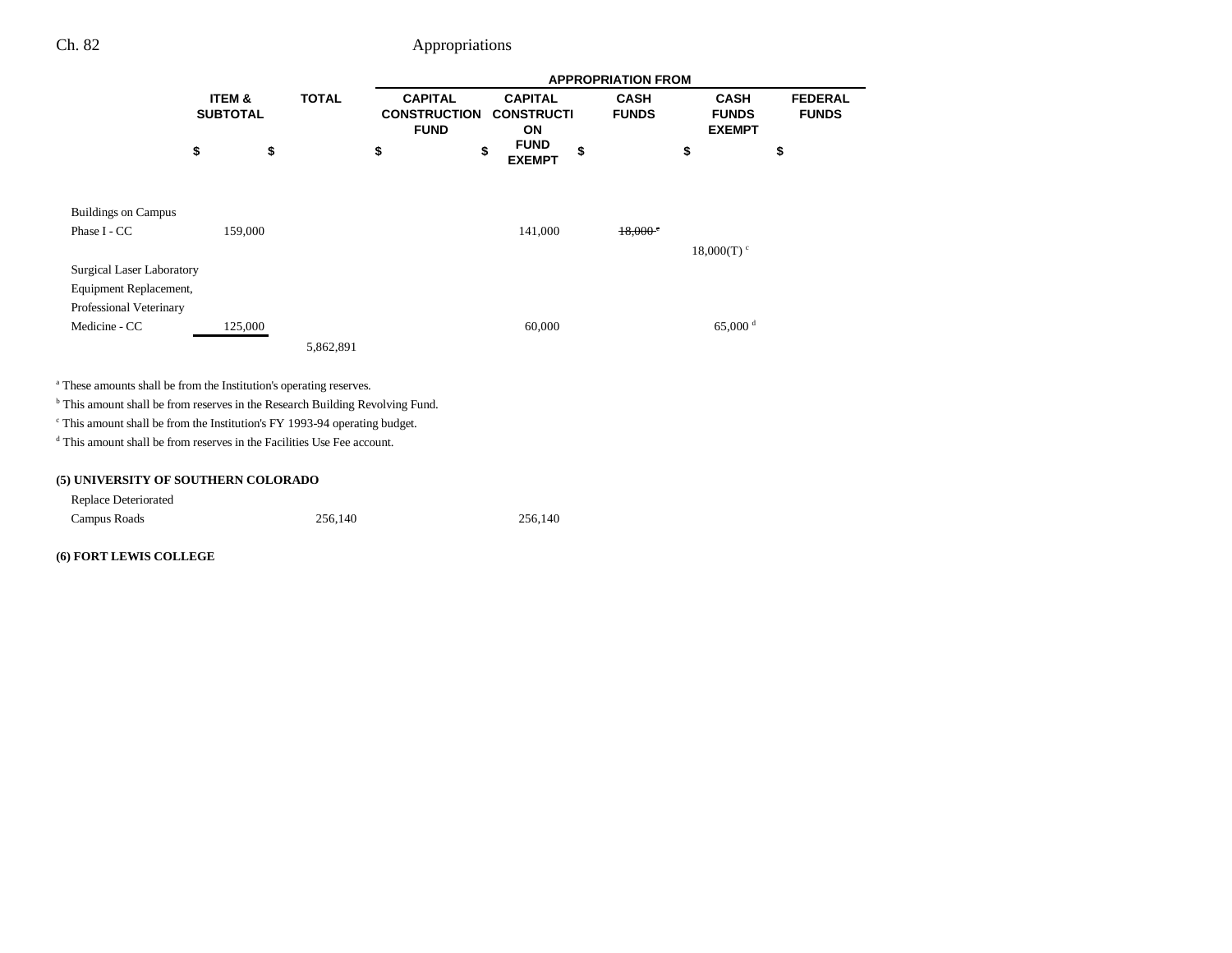| Replacing Leaking Roof,      |                                       |        |           |           |                          |
|------------------------------|---------------------------------------|--------|-----------|-----------|--------------------------|
| John F. Reed Library         |                                       | 26,130 | 26,130    |           |                          |
|                              | (7) UNIVERSITY OF COLORADO AT BOULDER |        |           |           |                          |
| Environmental Health and     |                                       |        |           |           |                          |
| Safety Center (Chemical/     |                                       |        |           |           |                          |
| Radiological                 |                                       |        |           |           |                          |
| Wastes Holding)              | 2,515,000                             |        |           |           | 2,515,000 <sup>a</sup>   |
| Wardenburg Health Center     |                                       |        |           |           |                          |
| Addition/Renovation,         |                                       |        |           |           |                          |
| Phase I                      | 2,933,300                             |        |           | 2.933.300 |                          |
|                              |                                       |        |           |           | 2,933,300 b              |
| Macky Basement Renovation,   |                                       |        |           |           |                          |
| Phase I                      | 1,431,300                             |        |           |           | $1,431,300$ <sup>e</sup> |
|                              |                                       |        |           |           | 1,431,300 <sup>b</sup>   |
| Chiller Replacement,         |                                       |        |           |           |                          |
| Phases III and IV            | 1,007,570                             |        | 1,007,570 |           |                          |
| Replace Hazardous Steam      |                                       |        |           |           |                          |
| Distribution System, Phase   |                                       |        |           |           |                          |
| $V-A$                        | 45,000                                |        | 45,000    |           |                          |
| Replace Deteriorated Cooling |                                       |        |           |           |                          |
| Systems, West Portion of     |                                       |        |           |           |                          |
| Hellems Building, Phase      | 155,135                               |        | 155,135   |           |                          |
| Ш                            |                                       |        |           |           |                          |
| Replace Deteriorated Roofing |                                       |        |           |           |                          |
| Systems, Law Building        |                                       |        |           |           |                          |
|                              |                                       |        |           |           |                          |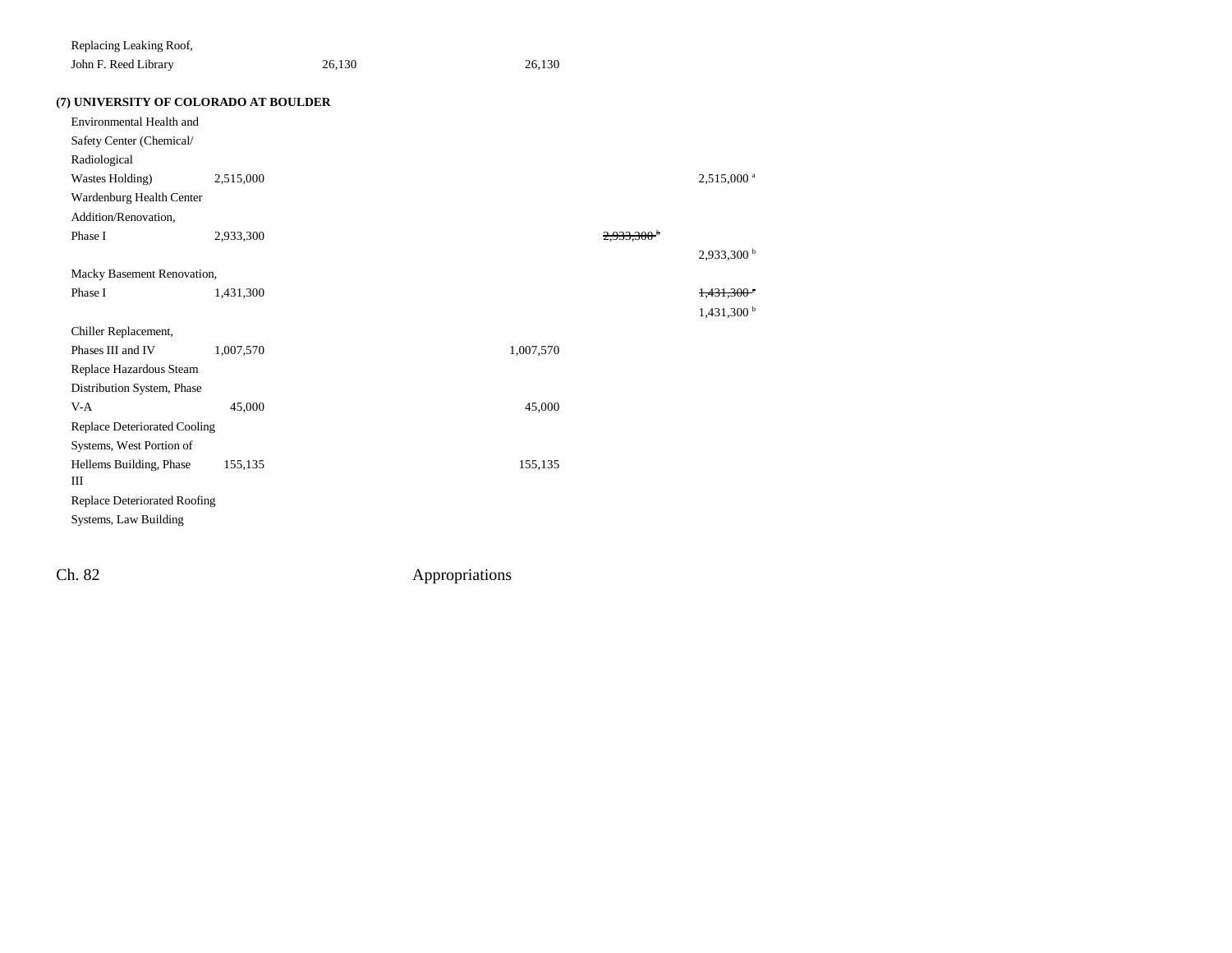and the

|                                         |                           |              |                                                      |                                                  | <b>APPROPRIATION FROM</b>   |                                              |                                |
|-----------------------------------------|---------------------------|--------------|------------------------------------------------------|--------------------------------------------------|-----------------------------|----------------------------------------------|--------------------------------|
|                                         | ITEM &<br><b>SUBTOTAL</b> | <b>TOTAL</b> | <b>CAPITAL</b><br><b>CONSTRUCTION</b><br><b>FUND</b> | <b>CAPITAL</b><br><b>CONSTRUCTI</b><br><b>ON</b> | <b>CASH</b><br><b>FUNDS</b> | <b>CASH</b><br><b>FUNDS</b><br><b>EXEMPT</b> | <b>FEDERAL</b><br><b>FUNDS</b> |
|                                         | \$<br>\$                  |              | \$<br>\$                                             | <b>FUND</b><br><b>EXEMPT</b>                     | \$                          | \$                                           | \$                             |
| Phase IV                                | 236,060                   |              |                                                      | 236,060                                          |                             |                                              |                                |
| Replace Deteriorated Air Handling       |                           |              |                                                      |                                                  |                             |                                              |                                |
| Systems, Norlin Library and             |                           |              |                                                      |                                                  |                             |                                              |                                |
| Carlson Gym, Phase III                  | 72,690                    |              |                                                      | 72,690                                           |                             |                                              |                                |
| <b>Engineering Center Health/Safety</b> |                           |              |                                                      |                                                  |                             |                                              |                                |
| Upgrade, Engineering Center             |                           |              |                                                      |                                                  |                             |                                              |                                |
| Complex, Phase II - CC                  | 2,079,500                 |              |                                                      | 2,079,500                                        |                             |                                              |                                |
|                                         |                           | 10,475,555   |                                                      |                                                  |                             |                                              |                                |

a This amount shall be from reserves in the Boulder Academic Research Facilities Improvement Fund and from infrastructure reserves.

### <sup>b</sup> This amount shall be from auxiliary revenues.

b THESE FUNDS SHALL COME FROM EXEMPT INSTITUTIONAL SOURCES AND ARE SHOWN HERE FOR INFORMATIONAL PURPOSES ONLY.

THEREFORE, THEY

SHALL NOT BE ACCOUNTED FOR IN THE STATE'S CAPITAL CONSTRUCTION FUND AND THE LIMITATIONS ON ENCUMBRANCE,

TIMELINESS AND USE OF

INTERNAL WORKFORCE DO NOT APPLY.

c This amount shall be from private grants.

### **(8) UNIVERSITY OF COLORADO AT COLORADO SPRINGS**

Replace Obsolete Chiller,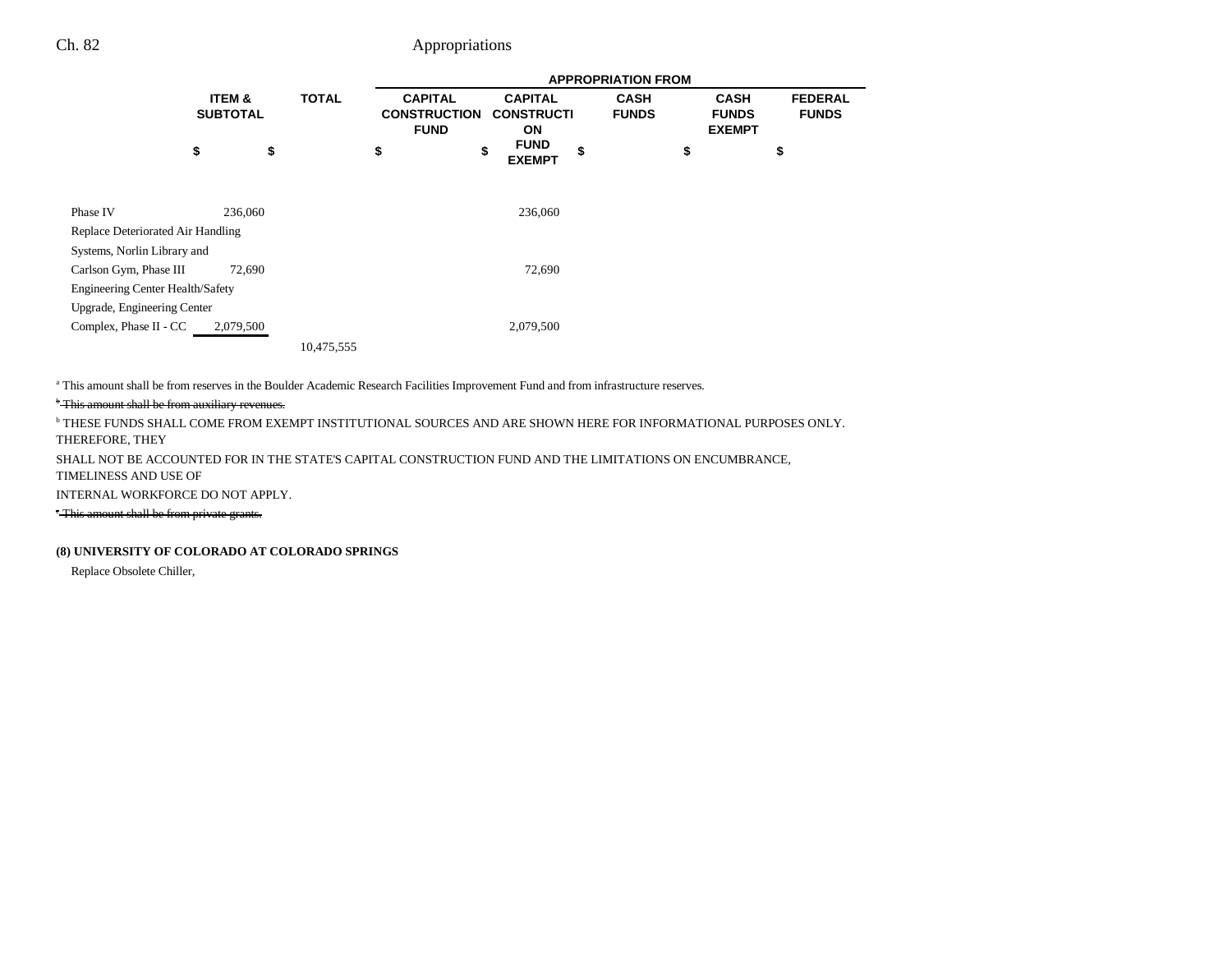| Dwire Hall | 9.250 | 9.250 |
|------------|-------|-------|
|------------|-------|-------|

### **(9) UNIVERSITY OF COLORADO HEALTH SCIENCES CENTER**

| Colorado Health Department       |           |           |           |                          |
|----------------------------------|-----------|-----------|-----------|--------------------------|
| Building Renovation <sup>1</sup> | 1,000,000 |           |           | $1,000,000$ <sup>a</sup> |
| <b>Substance Abuse Research</b>  |           |           |           |                          |
| Center (NIDA) $1$                | 2,500,000 |           |           | 2,500,000                |
| Renovation/Expansion B.F.        |           |           |           |                          |
| Stolinski Labs -- JFK Child      |           |           |           |                          |
| Development Center -- Center     |           |           |           |                          |
| for Human Nutrition $1$          | 350,000   |           |           | 350,000 $^{\rm b}$       |
| Replace Obsolete Steam           |           |           |           |                          |
| Boiler, Phase III                | 1,200,000 |           | 1,200,000 |                          |
| Repair Hazardous Fume Hood       |           |           |           |                          |
| and Ventilation                  | 27,000    |           | 27,000    |                          |
| Replace Leaking Roofs,           |           |           |           |                          |
| Child Development                | 54,520    |           | 54,520    |                          |
| Center                           |           |           |           |                          |
|                                  |           | 5,131,520 |           |                          |

a This amount shall be from federal indirect cost recoveries.

### <sup>b</sup> This amount shall be from private funds.

b THESE FUNDS SHALL COME FROM EXEMPT INSTITUTIONAL SOURCES AND ARE SHOWN HERE FOR INFORMATIONAL PURPOSES ONLY. THEREFORE, THEY SHALL NOT BE ACCOUNTED FOR IN THE STATE'S CAPITAL CONSTRUCTION FUND AND THE LIMITATIONS ON ENCUMBRANCE, TIMELINESS AND USE OF

INTERNAL WORKFORCE DO NOT APPLY.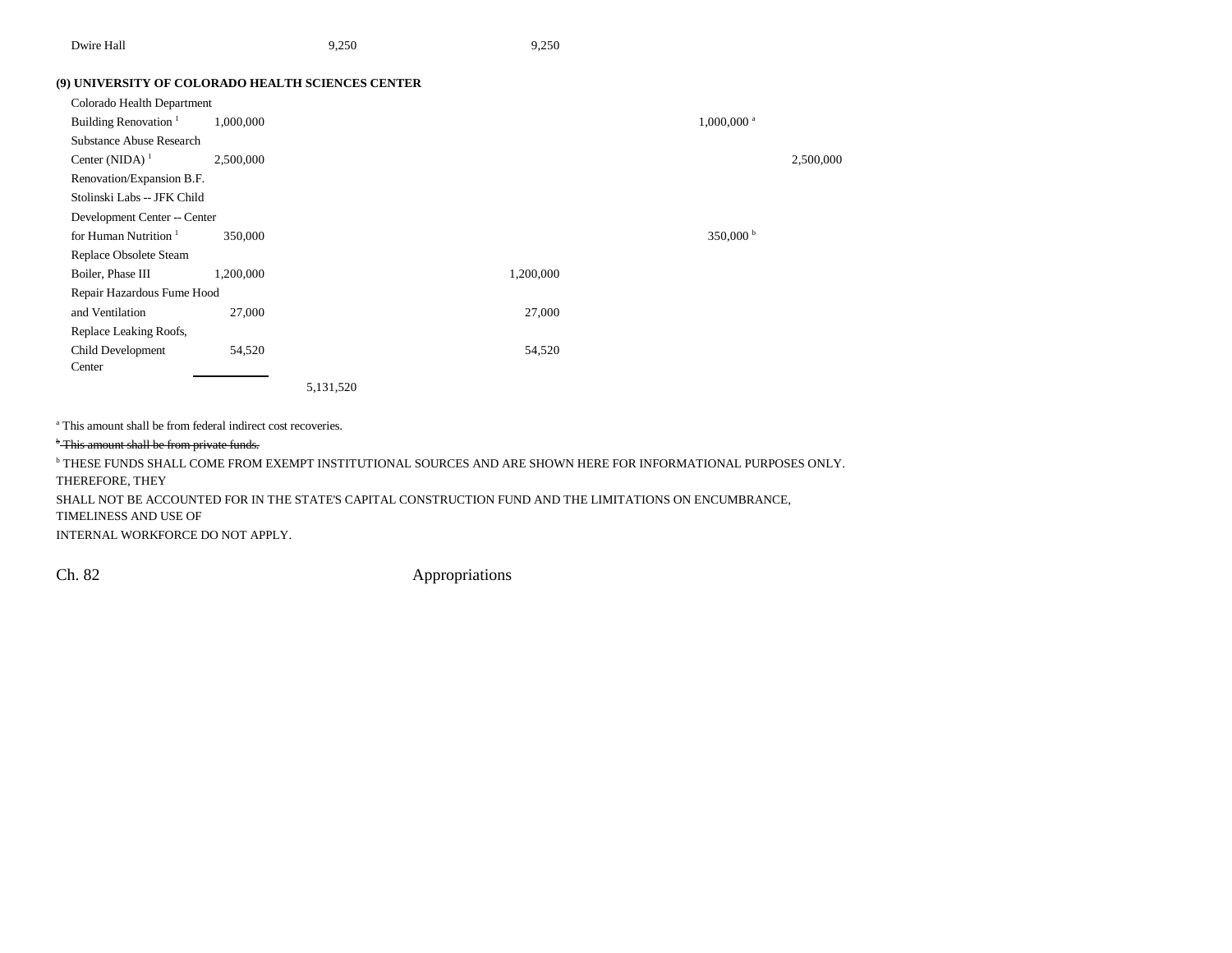|                                         |                           |              |                                                      |                                           | <b>APPROPRIATION FROM</b>   |                                              |                                |
|-----------------------------------------|---------------------------|--------------|------------------------------------------------------|-------------------------------------------|-----------------------------|----------------------------------------------|--------------------------------|
|                                         | ITEM &<br><b>SUBTOTAL</b> | <b>TOTAL</b> | <b>CAPITAL</b><br><b>CONSTRUCTION</b><br><b>FUND</b> | <b>CAPITAL</b><br><b>CONSTRUCTI</b><br>ON | <b>CASH</b><br><b>FUNDS</b> | <b>CASH</b><br><b>FUNDS</b><br><b>EXEMPT</b> | <b>FEDERAL</b><br><b>FUNDS</b> |
|                                         | \$<br>\$                  |              | \$                                                   | <b>FUND</b><br>\$<br>\$<br><b>EXEMPT</b>  |                             | \$                                           | \$                             |
| (10) COLORADO SCHOOL OF<br><b>MINES</b> |                           |              |                                                      |                                           |                             |                                              |                                |
| Replace Deteriorated Roof,              |                           |              |                                                      |                                           |                             |                                              |                                |
| Green Center                            | 128,900                   |              |                                                      | 128,900                                   |                             |                                              |                                |
| Coolbaugh Hall Renovation               |                           |              |                                                      |                                           |                             |                                              |                                |
| and Addition - CC                       | 7,012,116                 |              |                                                      | 7,012,116                                 |                             |                                              |                                |
|                                         |                           | 7,141,016    |                                                      |                                           |                             |                                              |                                |
| (11) UNIVERSITY OF NORTHERN COLORADO    |                           |              |                                                      |                                           |                             |                                              |                                |
| Replace Hazardous Carpet,               |                           |              |                                                      |                                           |                             |                                              |                                |
| Michener Library                        | 131,000                   |              |                                                      | 131,000                                   |                             |                                              |                                |
| Retube Leaking Boiler #2,               |                           |              |                                                      |                                           |                             |                                              |                                |
| <b>Heating Plant</b>                    | 22,000                    |              |                                                      | 22,000                                    |                             |                                              |                                |
| Replace Deteriorated Roof,              |                           |              |                                                      |                                           |                             |                                              |                                |
| Ross Building, Phase II                 | 235,900                   |              |                                                      | 235,900                                   |                             |                                              |                                |
| Replace Deteriorated Chiller,           |                           |              |                                                      |                                           |                             |                                              |                                |
| Michener Building,                      |                           |              |                                                      |                                           |                             |                                              |                                |
| Phase II                                | 304,200                   |              |                                                      | 304,200                                   |                             |                                              |                                |
| <b>Gunter Hall</b>                      |                           |              |                                                      |                                           |                             |                                              |                                |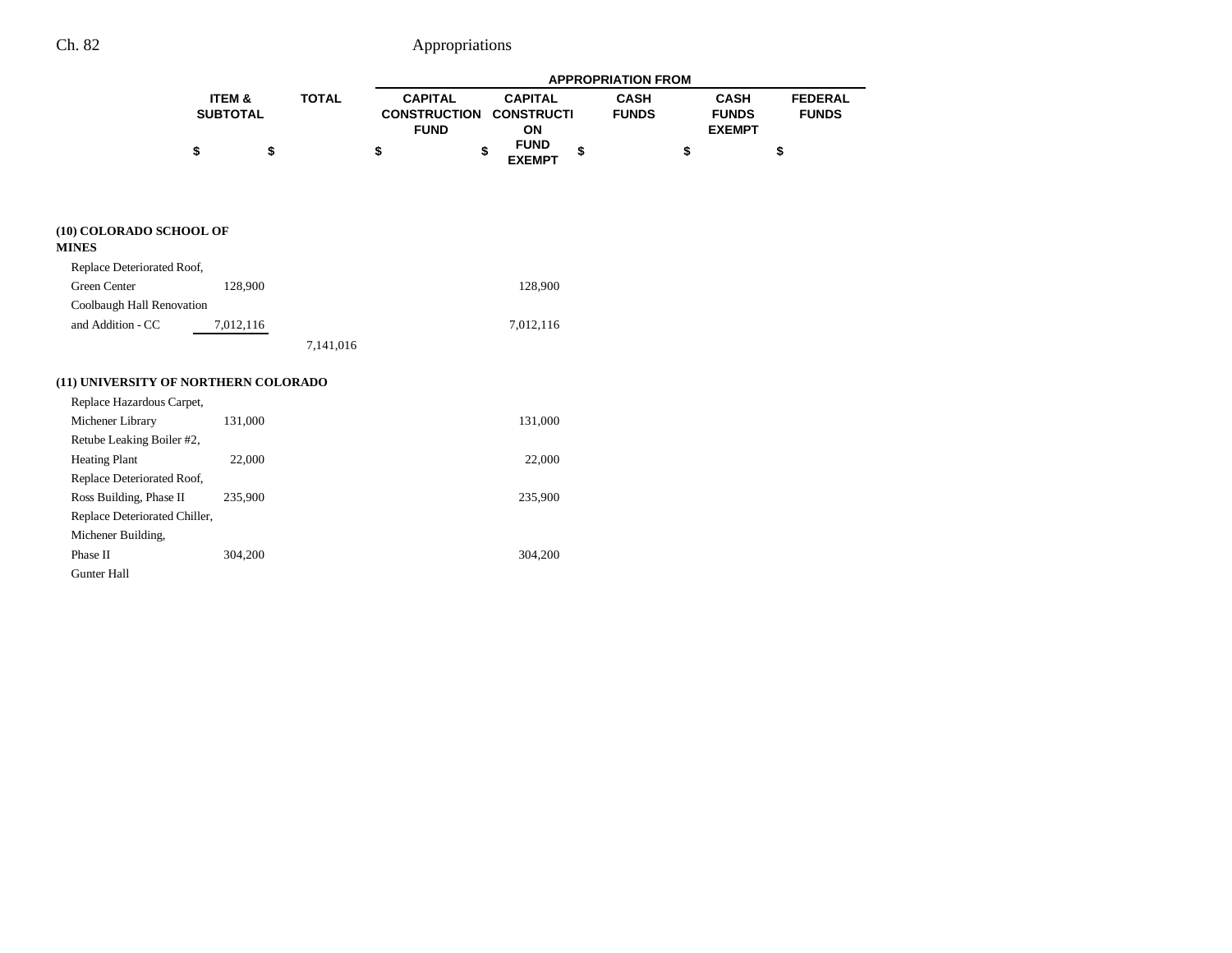| Renovation - CC                        | 389,740 |           | 389,740 |
|----------------------------------------|---------|-----------|---------|
|                                        |         | 1,082,840 |         |
| (12) ARAPAHOE COMMUNITY COLLEGE        |         |           |         |
| <b>Replace Deteriorated Pool</b>       |         |           |         |
| Piping and Reline Pool                 | 64,000  |           | 64,000  |
| Replace Hazardous Electrical           |         |           |         |
| <b>Bus Ducts and Panels</b>            | 34,029  |           | 34,029  |
| Chemistry/Biology Medical              |         |           |         |
| <b>Technology Laboratory Life</b>      |         |           |         |
| Safety, Phase II - CC                  | 178,000 |           | 178,000 |
|                                        |         | 276,029   |         |
| (13) FRONT RANGE COMMUNITY COLLEGE     |         |           |         |
| Repair Hazardous                       |         |           |         |
| <b>Chemistry Conditions</b>            |         | 186,070   | 186,070 |
| (14) LAMAR COMMUNITY<br><b>COLLEGE</b> |         |           |         |
| Resurface Deteriorated Asphalt         |         |           |         |
| Paving and Seal Cracks                 |         | 29,710    | 29,710  |
| (15) MORGAN COMMUNITY                  |         |           |         |
| <b>COLLEGE</b>                         |         |           |         |
| Repair and Replace Leaky               |         |           |         |
| Roof, Aspen Spruce Hall                |         | 22,000    | 22,000  |
|                                        |         |           |         |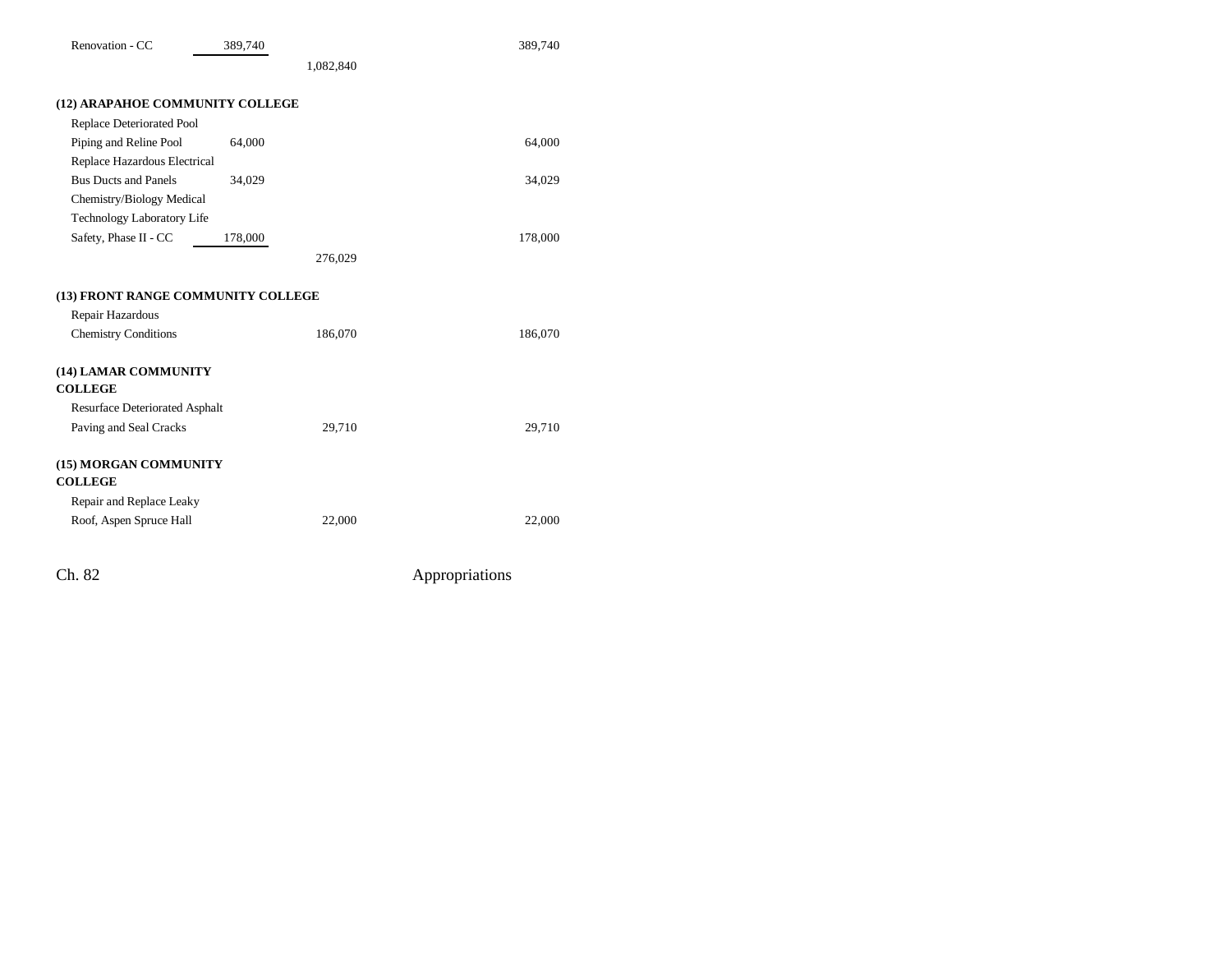|                                                                                 |                           |              |                                                      |                                           | <b>APPROPRIATION FROM</b>   |                                                                                |
|---------------------------------------------------------------------------------|---------------------------|--------------|------------------------------------------------------|-------------------------------------------|-----------------------------|--------------------------------------------------------------------------------|
|                                                                                 | ITEM &<br><b>SUBTOTAL</b> | <b>TOTAL</b> | <b>CAPITAL</b><br><b>CONSTRUCTION</b><br><b>FUND</b> | <b>CAPITAL</b><br><b>CONSTRUCTI</b><br>ON | <b>CASH</b><br><b>FUNDS</b> | <b>CASH</b><br><b>FEDERAL</b><br><b>FUNDS</b><br><b>FUNDS</b><br><b>EXEMPT</b> |
|                                                                                 | \$<br>\$                  |              | \$                                                   | <b>FUND</b><br>\$<br>\$<br><b>EXEMPT</b>  | \$                          | \$                                                                             |
| (16) OTERO JUNIOR COLLEGE                                                       |                           |              |                                                      |                                           |                             |                                                                                |
| Repair Deteriorated Mechanical                                                  |                           |              |                                                      |                                           |                             |                                                                                |
| Systems, Phase III                                                              | 61,125                    |              |                                                      | 61,125                                    |                             |                                                                                |
| MacDonald Hall                                                                  |                           |              |                                                      |                                           |                             |                                                                                |
| Renovation - CC<br><b>CHILD</b><br><b>DEVELOPMENT</b><br><b>SERVICES MOBILE</b> | 1,045,517                 |              |                                                      | 1,045,517                                 |                             |                                                                                |
| <b>CLASSROOM</b><br><b>BUILDINGS</b>                                            | 440,000                   |              |                                                      |                                           |                             | 440,000                                                                        |
|                                                                                 |                           | 1,106,642    |                                                      |                                           |                             |                                                                                |
|                                                                                 |                           | 1,546,642    |                                                      |                                           |                             |                                                                                |
| (17) PIKES PEAK COMMUNITY COLLEGE                                               |                           |              |                                                      |                                           |                             |                                                                                |
| Repair and Replace                                                              |                           |              |                                                      |                                           |                             |                                                                                |
| Deteriorated Roofing and                                                        |                           |              |                                                      |                                           |                             |                                                                                |
| Insulation                                                                      | 11,200                    |              |                                                      | 11,200                                    |                             |                                                                                |
| Vocation/Service Shops                                                          |                           |              |                                                      |                                           |                             |                                                                                |
| <b>HVAC Exhaust - CC</b>                                                        | 23,700                    |              |                                                      | 23,700                                    |                             |                                                                                |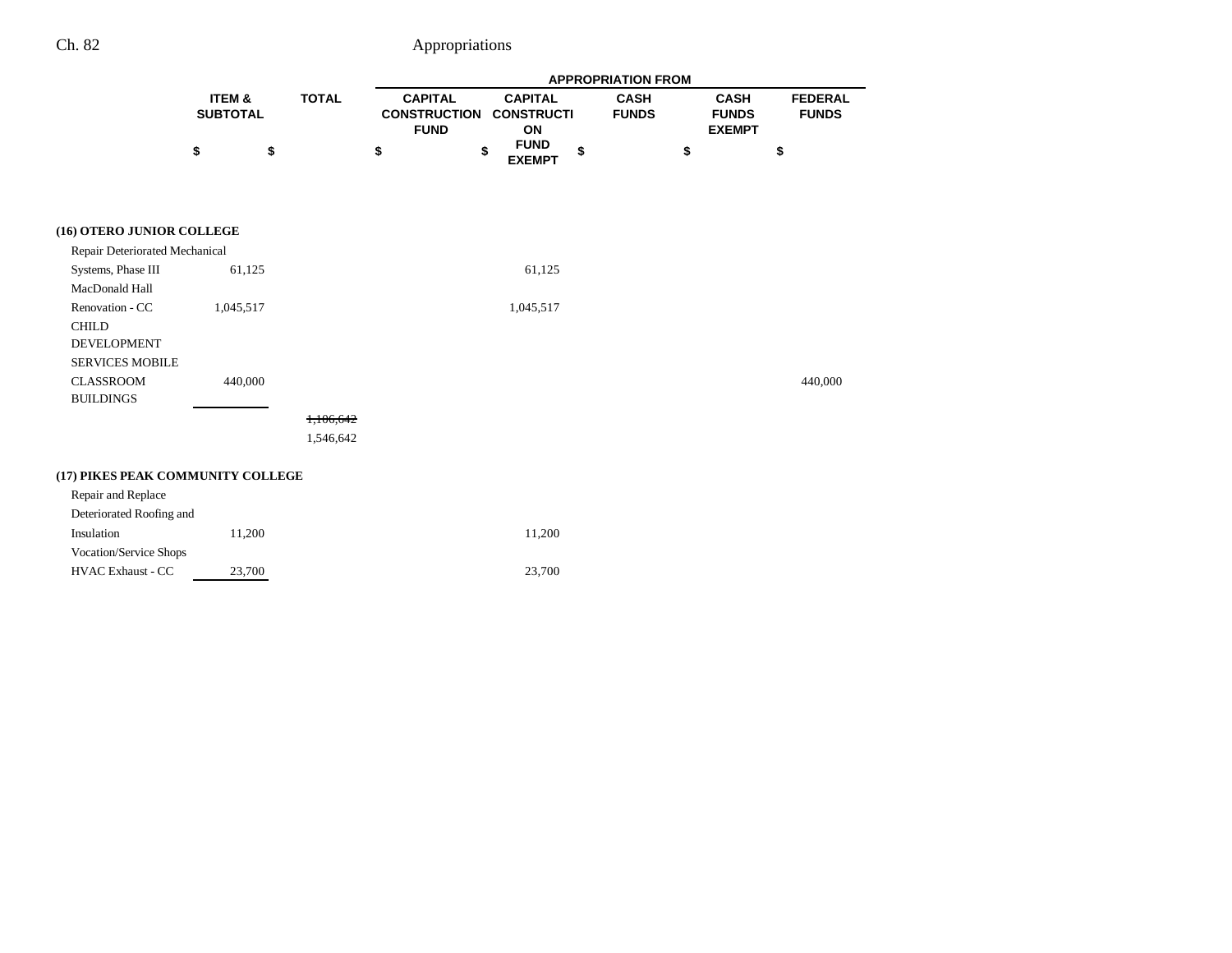34,900

| (18) RED ROCKS COMMUNITY COLLEGE     |           |         |         |              |                        |
|--------------------------------------|-----------|---------|---------|--------------|------------------------|
| Replace Hazardous Interior           |           |         |         |              |                        |
| <b>Stair Treads</b>                  | 16,475    |         | 16,475  |              |                        |
| Library Addition and                 |           |         |         |              |                        |
| Classrooms, Lab and Office           |           |         |         |              |                        |
| Renovation, Phase I -<br>CC          | 521,742   |         | 521,742 |              |                        |
|                                      |           | 538,217 |         |              |                        |
| (19) TRINIDAD STATE JUNIOR COLLEGE   |           |         |         |              |                        |
| Replace Worn Overhead Door,          |           |         |         |              |                        |
| Maintenance Building                 |           | 26,430  | 26,430  |              |                        |
| (20) AURARIA HIGHER EDUCATION CENTER |           |         |         |              |                        |
| Child Care Center                    | 1,788,000 |         |         | $1.788.000*$ |                        |
|                                      |           |         |         |              | 1,788,000 <sup>a</sup> |
| Replace and Repair Leaking           |           |         |         |              |                        |
| Roof, Science Building,              |           |         |         |              |                        |
| Phase II                             | 275,520   |         | 275,520 |              |                        |
| Replace Leaking Steam                |           |         |         |              |                        |
| Line and Joints                      | 38,369    |         | 38,369  |              |                        |
| <b>RENOVATE</b>                      |           |         |         |              |                        |
| <b>BUSINESS</b>                      |           |         |         |              |                        |
| <b>SERVICES BUILDING</b>             | 1,375,000 |         |         |              | $1,375,000$ b          |
|                                      |           |         |         |              |                        |

Ch. 82 Appropriations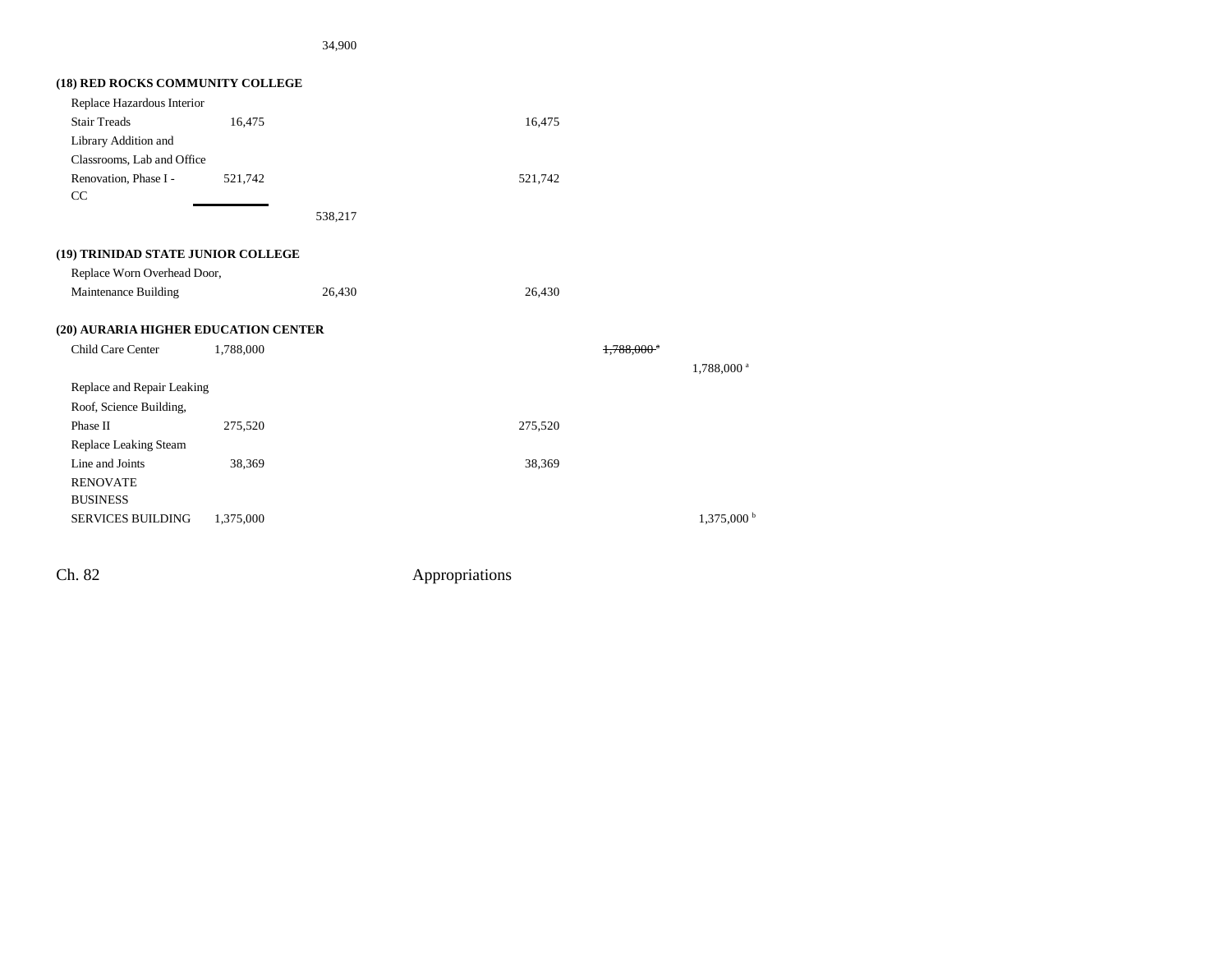|                                                                           |                                      |         |                        |                                                      |                                           | <b>APPROPRIATION FROM</b>   |                                              |                                |
|---------------------------------------------------------------------------|--------------------------------------|---------|------------------------|------------------------------------------------------|-------------------------------------------|-----------------------------|----------------------------------------------|--------------------------------|
|                                                                           | <b>ITEM &amp;</b><br><b>SUBTOTAL</b> |         | <b>TOTAL</b>           | <b>CAPITAL</b><br><b>CONSTRUCTION</b><br><b>FUND</b> | <b>CAPITAL</b><br><b>CONSTRUCTI</b><br>ON | <b>CASH</b><br><b>FUNDS</b> | <b>CASH</b><br><b>FUNDS</b><br><b>EXEMPT</b> | <b>FEDERAL</b><br><b>FUNDS</b> |
|                                                                           | \$                                   | \$      |                        | \$                                                   | \$<br><b>FUND</b><br><b>EXEMPT</b>        | \$                          | \$                                           | \$                             |
| PURCHASE AND<br><b>RENOVATE THE</b><br><b>FLETCHER</b><br><b>BUILDING</b> |                                      | 665,000 |                        |                                                      |                                           |                             | 665,000 <sup>b</sup>                         |                                |
|                                                                           |                                      |         | 2,101,889<br>4,141,889 |                                                      |                                           |                             |                                              |                                |

### \* This amount shall be from auxiliary revenues.

a THESE FUNDS SHALL COME FROM EXEMPT INSTITUTIONAL SOURCES AND ARE SHOWN HERE FOR INFORMATIONAL PURPOSES ONLY. THEREFORE, THEY SHALL NOT BE ACCOUNTED FOR IN THE STATE'S CAPITAL CONSTRUCTION FUND AND THE LIMITATIONS ON ENCUMBRANCE, TIMELINESS AND USE OF INTERNAL WORKFORCE DO NOT APPLY. b THESE AMOUNTS SHALL BE FROM A VARIETY OF CASH EXEMPT REVENUE SOURCES SUCH AS OPERATING RESERVES.

#### **(21) CUMBRES AND TOLTEC RAILROAD COMMISSION**

Reroof/Repair Antonito

and Chama Roundhouse

Complexes - CC 60,000 60,000 20,000 20,000 20,000 20,000 b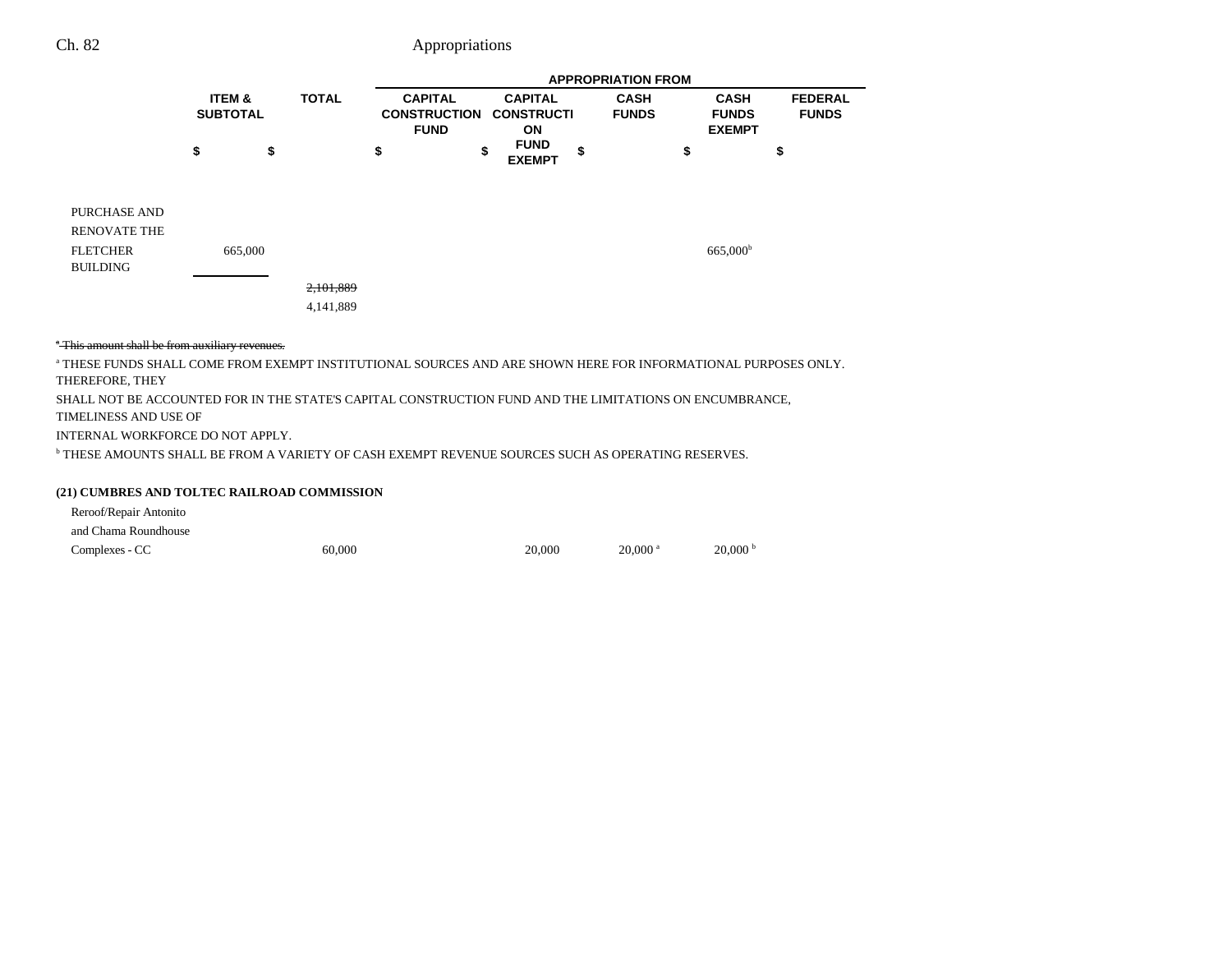a This amount shall be from user fees.

<sup>b</sup> This amount shall be from the State of New Mexico and is categorized as a gift.

### **(22) S.B. 92-202 PROJECTS**

| <b>EQUINE TEACHING</b> |           |  |
|------------------------|-----------|--|
| <b>AND</b>             |           |  |
| RESEARCH CENTER,       |           |  |
| CSU                    | 470,000   |  |
| <b>RENOVATION OF</b>   |           |  |
| THE                    |           |  |
| <b>ENGINEERING</b>     |           |  |
| LIBRARY,               |           |  |
| <b>BOULDER</b>         | 369,750   |  |
| <b>KOHLER BUILDING</b> |           |  |
| ACQUISITION,           | 622,500   |  |
| <b>CU-HSC</b>          |           |  |
| REMODEL/ADDITIO        |           |  |
| N TO                   |           |  |
| <b>BEN PARKER</b>      |           |  |
| <b>STUDENT</b>         |           |  |
| UNION, MINES           | 3,825,000 |  |
| <b>TECHNICAL</b>       |           |  |
| <b>REVISIONS</b>       |           |  |
| TO THE BARBARA         |           |  |
| <b>DAVIS</b>           |           |  |
| CENTER, CU-HSC         | 640,000   |  |
| <b>RENOVATION OF</b>   |           |  |
| THE                    |           |  |
|                        |           |  |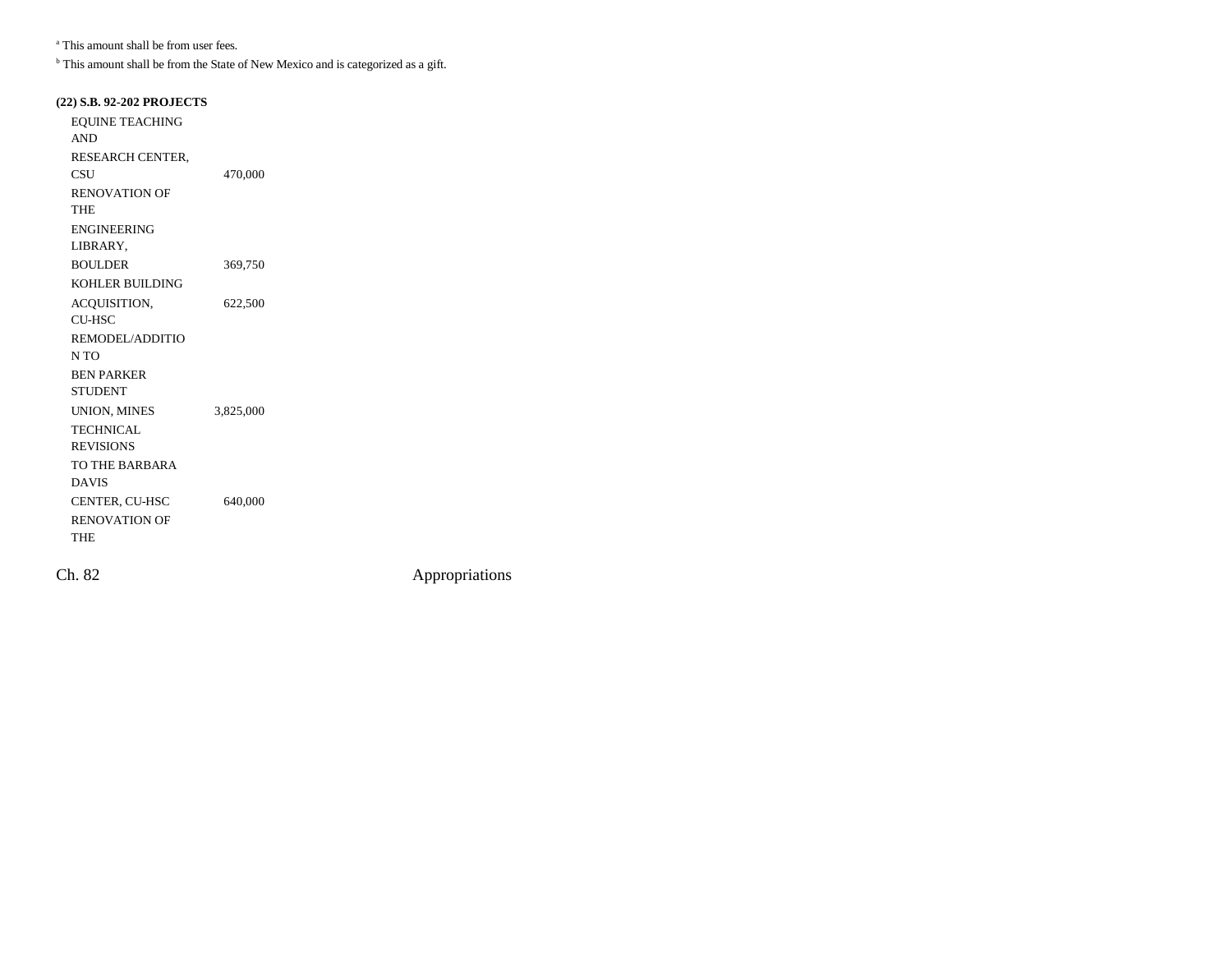|                                                                                                                      | ITEM &<br><b>TOTAL</b><br><b>SUBTOTAL</b> |    | <b>APPROPRIATION FROM</b> |                                                      |  |                                           |    |                             |                                              |    |                                |
|----------------------------------------------------------------------------------------------------------------------|-------------------------------------------|----|---------------------------|------------------------------------------------------|--|-------------------------------------------|----|-----------------------------|----------------------------------------------|----|--------------------------------|
|                                                                                                                      |                                           |    |                           | <b>CAPITAL</b><br><b>CONSTRUCTION</b><br><b>FUND</b> |  | <b>CAPITAL</b><br><b>CONSTRUCTI</b><br>ON |    | <b>CASH</b><br><b>FUNDS</b> | <b>CASH</b><br><b>FUNDS</b><br><b>EXEMPT</b> |    | <b>FEDERAL</b><br><b>FUNDS</b> |
|                                                                                                                      | \$                                        | \$ | \$                        | \$                                                   |  | <b>FUND</b><br><b>EXEMPT</b>              | \$ |                             | \$                                           | \$ |                                |
| <b>BALCH</b><br>FIELDHOUSE,<br><b>BOULDER</b><br><b>RENOVATION OF</b><br><b>COTTAGE NUMBER</b><br>ONE,               | 891,500                                   |    |                           |                                                      |  |                                           |    |                             |                                              |    |                                |
| <b>BOULDER</b><br><b>FOURTH FLOOR</b><br><b>ADDITION TO THE</b><br><b>ATMOSPHERIC</b><br><b>SCIENCES</b>             | 928,200                                   |    |                           |                                                      |  |                                           |    |                             |                                              |    |                                |
| <b>BUILDING, CSU</b><br><b>RENOVATION OF</b><br><b>THE</b><br><b>HOUSING SYSTEM</b><br><b>MAINTENANCE</b><br>CENTER, | 832,360                                   |    |                           |                                                      |  |                                           |    |                             |                                              |    |                                |
| <b>BOULDER</b><br><b>CLINICAL</b><br><b>ACCELERATOR</b>                                                              | 1,294,000                                 |    |                           |                                                      |  |                                           |    |                             |                                              |    |                                |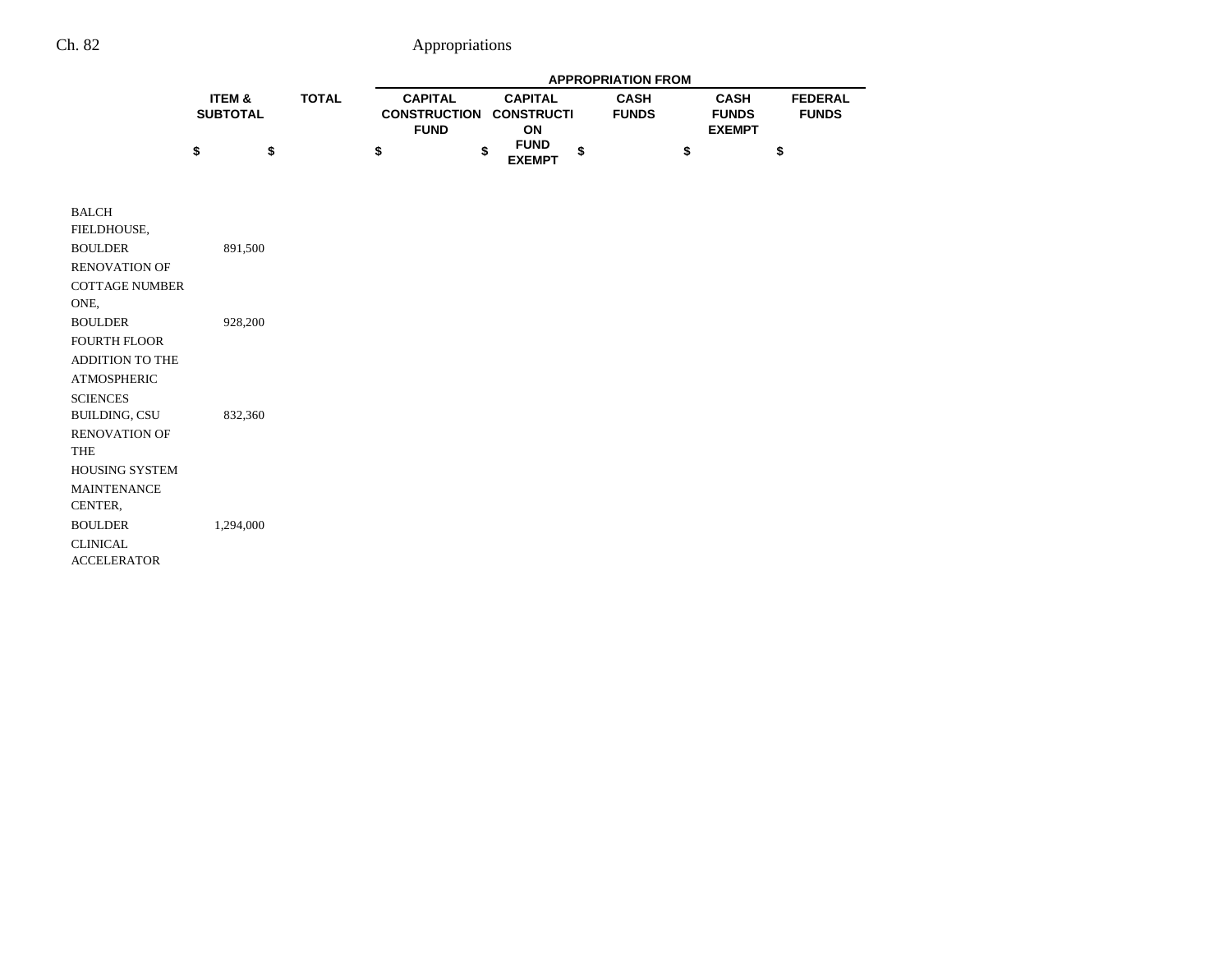EQUIPMENT

-

REPLACEMENT, CSU 325,000

# 10,198,310 10,198,310 a a THESE FUNDS SHALL COME FROM EXEMPT INSTITUTIONAL SOURCES AND ARE SHOWN HERE FOR INFORMATIONAL PURPOSES ONLY. THEREFORE, THEY SHALL NOT BE ACCOUNTED FOR IN THE STATE'S CAPITAL CONSTRUCTION FUND AND THE LIMITATIONS ON ENCUMBRANCE, TIMELINESS AND USE OF INTERNAL WORKFORCE DO NOT APPLY. **TOTALS PART VI (HIGHER EDUCATION**)  $\frac{$39,747,933}{11,630}$   $\frac{$9,957,830}{10,811,473}$   $\frac{$2,861,000}{10,811,473}$ \$52,426,243 \$20,000 \$28,993,613 \$3,301,000 **PART VIIDEPARTMENT OF INSTITUTIONS(1) OFFICE OF THE EXECUTIVE DIRECTOR** ADP Hardware for HealthInformation Management System - CC 250,000 250,000 250,000 250,000 **(2) DIVISION OF YOUTH SERVICES** Repair Restroom Deterioration and Damage, Four Locations 97,240 97,240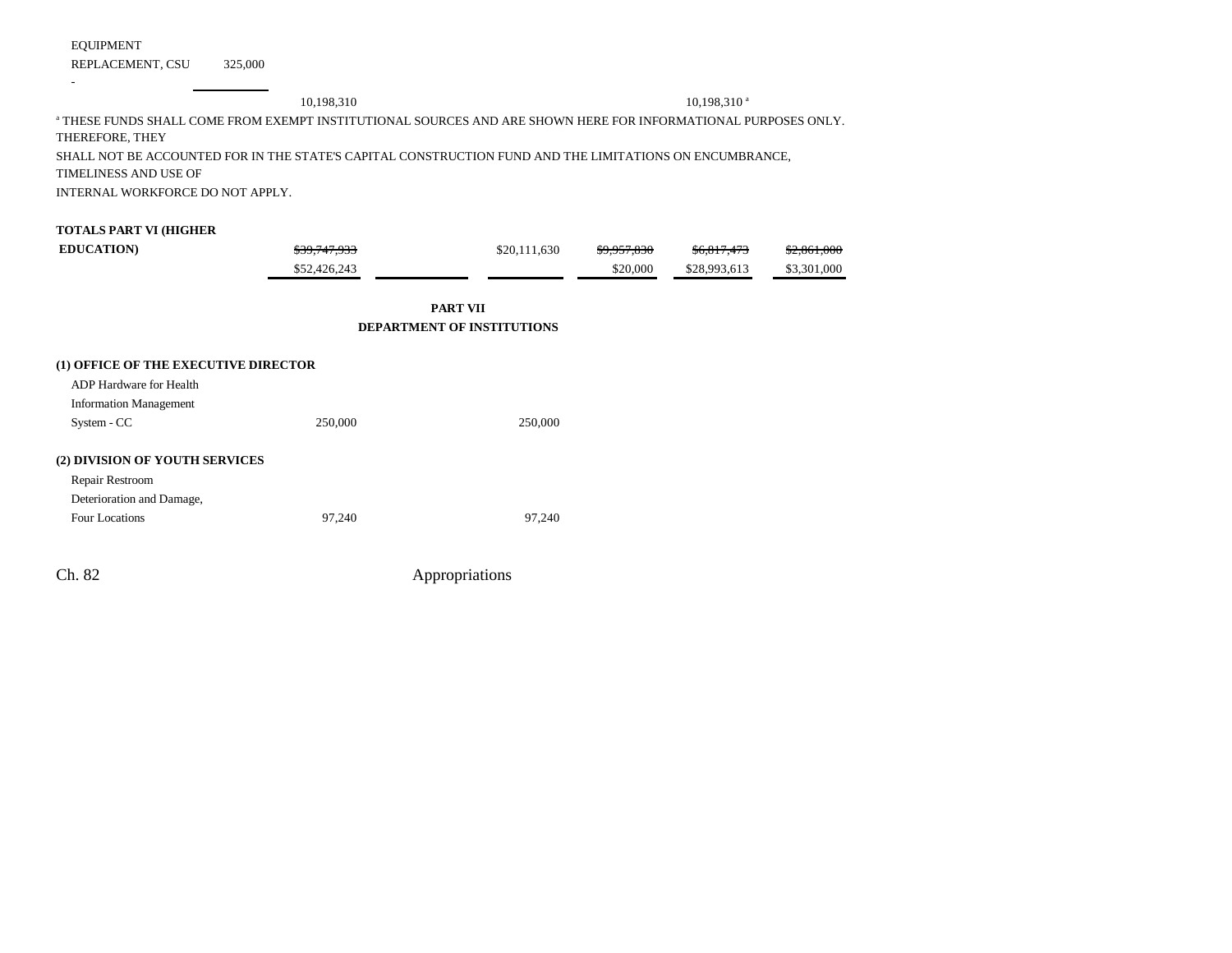|                   |              |                                |                              | <b>APPROPRIATION FROM</b> |               |                |
|-------------------|--------------|--------------------------------|------------------------------|---------------------------|---------------|----------------|
| <b>ITEM &amp;</b> | <b>TOTAL</b> | <b>CAPITAL</b>                 | <b>CAPITAL</b>               | <b>CASH</b>               | <b>CASH</b>   | <b>FEDERAL</b> |
| <b>SUBTOTAL</b>   |              | <b>CONSTRUCTION CONSTRUCTI</b> |                              | <b>FUNDS</b>              | <b>FUNDS</b>  | <b>FUNDS</b>   |
|                   |              | <b>FUND</b>                    | ΟN                           |                           | <b>EXEMPT</b> |                |
|                   |              |                                | <b>FUND</b><br><b>EXEMPT</b> |                           |               | S              |

### **(3) DIVISION OF MENTAL HEALTH**

| (A) Colorado Mental Health Institute at Pueblo     |           |           |           |
|----------------------------------------------------|-----------|-----------|-----------|
| North Kitchen                                      |           |           |           |
| Modifications - CC                                 | 607,514   |           |           |
| Replace Deteriorated Chiller,                      |           |           |           |
| Building 125, Phase II                             | 228,300   |           |           |
| Replace Obsolete Alarms                            |           |           |           |
| and Electrical Systems                             | 230,300   |           |           |
| Install HVAC, Buildings                            |           |           |           |
| $108, 115, 116 - CC$                               | 1,171,480 |           |           |
|                                                    | 2,237,594 |           | 2,237,594 |
| (B) Colorado Mental Health Institute at Fort Logan |           |           |           |
| Replace Deteriorated Mechanical                    |           |           |           |
| Systems, Phase IV                                  | 164,160   |           | 164,160   |
|                                                    |           | 2,401,754 |           |

### **(4) DIVISION FOR DEVELOPMENTAL DISABILITIES**

**(A) Grand Junction Regional Center**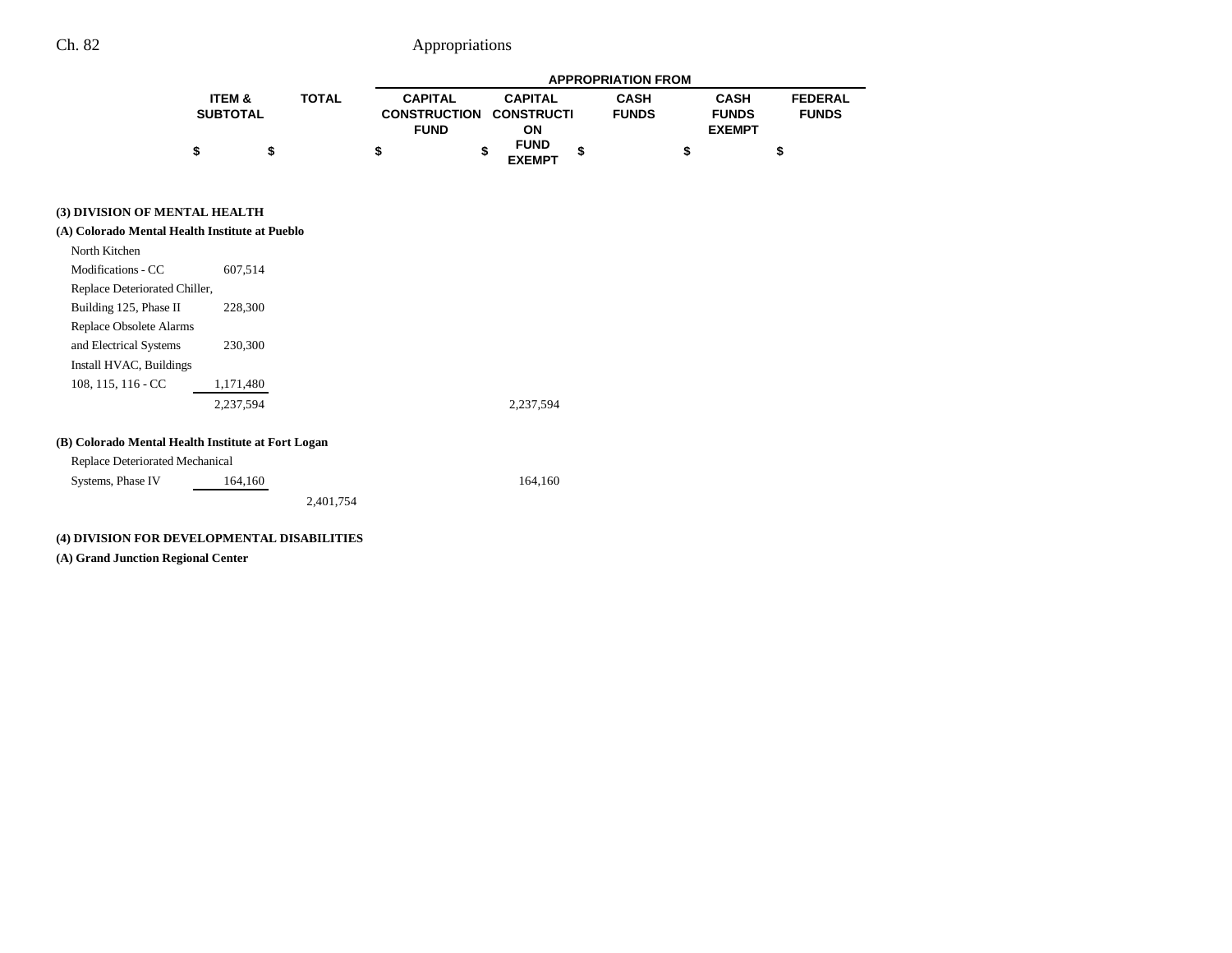| <b>PART VIII</b><br>DEPARTMENT OF LABOR AND EMPLOYMENT    |         |             |             |  |  |  |
|-----------------------------------------------------------|---------|-------------|-------------|--|--|--|
| <b>TOTALS PART VII</b><br>(INSTITUTIONS)                  |         | \$3,310,149 | \$3,310,149 |  |  |  |
|                                                           |         | 561,155     |             |  |  |  |
| IV                                                        |         |             |             |  |  |  |
| Replace Miscellaneous Safety and<br>Health Hazards, Phase | 124,400 |             | 124,400     |  |  |  |
| (C) Wheat Ridge Regional Center                           |         |             |             |  |  |  |
| and Hardware                                              | 36,000  |             | 36,000      |  |  |  |
| Replace Worn Doors, Locks                                 |         |             |             |  |  |  |
| (B) Pueblo Regional Center                                |         |             |             |  |  |  |
|                                                           | 400,755 |             | 400,755     |  |  |  |
| CC                                                        |         |             |             |  |  |  |
| Renovations, Phase I -                                    | 168,155 |             |             |  |  |  |
| Resident Bathroom and Kitchen                             |         |             |             |  |  |  |
| Mechanical Equipment,<br>Group Homes                      | 232,600 |             |             |  |  |  |
| Replace Deteriorated                                      |         |             |             |  |  |  |

| (1) EXECUTIVE DIRECTOR'S OFFICE |        |                       |
|---------------------------------|--------|-----------------------|
| Replace Four Air Conditioning   |        |                       |
| Units, 251 E. 12th Avenue       | 60,000 | $60.000$ <sup>a</sup> |

÷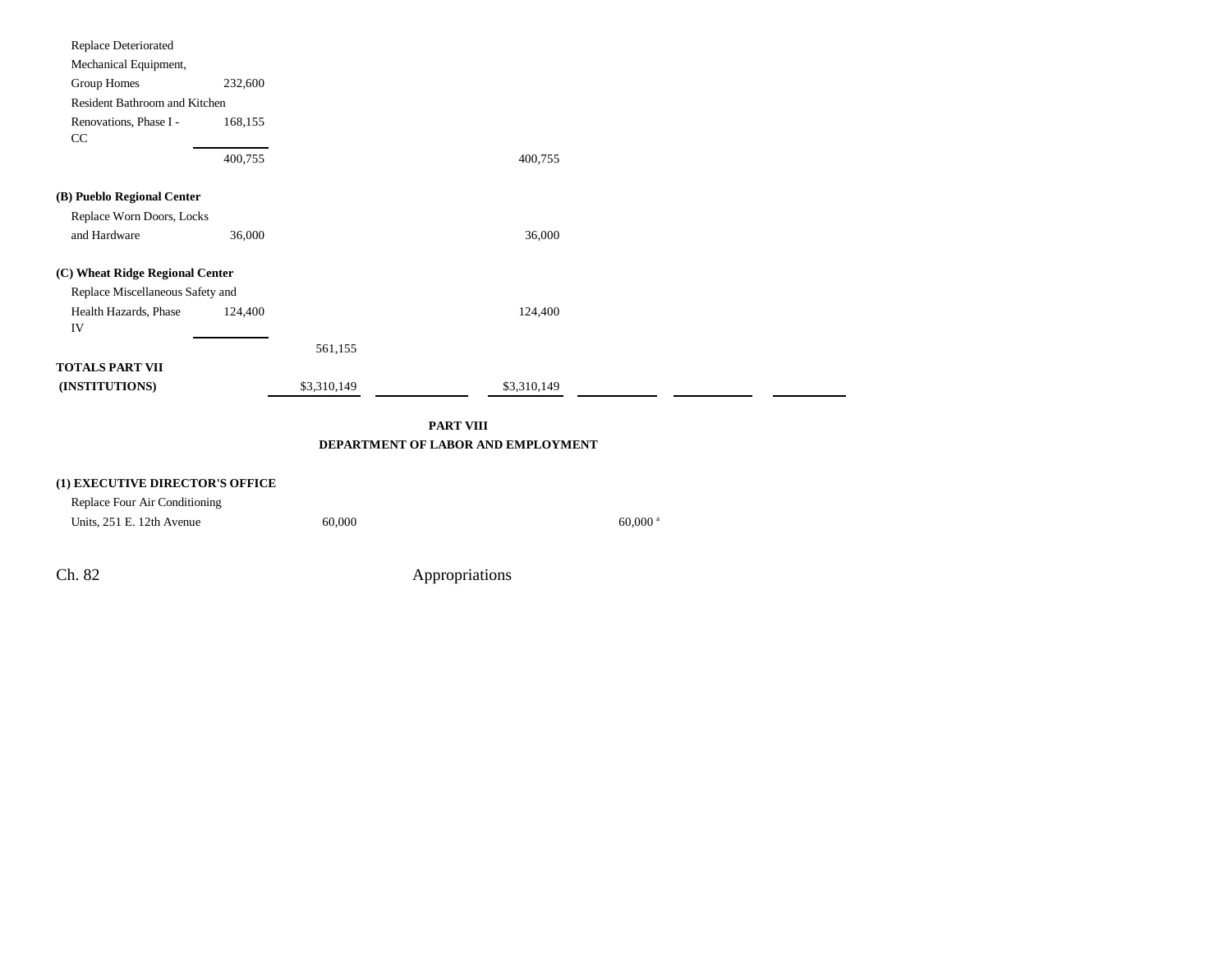|                   |              |                |                                | <b>APPROPRIATION FROM</b> |               |                |  |
|-------------------|--------------|----------------|--------------------------------|---------------------------|---------------|----------------|--|
| <b>ITEM &amp;</b> | <b>TOTAL</b> | <b>CAPITAL</b> | <b>CAPITAL</b>                 | <b>CASH</b>               | <b>CASH</b>   | <b>FEDERAL</b> |  |
| <b>SUBTOTAL</b>   |              |                | <b>CONSTRUCTION CONSTRUCTI</b> | <b>FUNDS</b>              | <b>FUNDS</b>  | <b>FUNDS</b>   |  |
|                   |              | <b>FUND</b>    | ΟN                             |                           | <b>EXEMPT</b> |                |  |
|                   | S            | \$             | <b>FUND</b><br><b>EXEMPT</b>   |                           |               |                |  |

a This amount shall be from the Employment Support Fund.

### **(2) DIVISION OF LABOR**

### **Oil Inspections**

Emergency Underground Storage

Tank Abatement Program 580,000 580,000 580,000 580,000 580,000 580,000 580,000 580,000 580,000 580,000 580,000 580,000 580,000 580,000 580,000 580,000 580,000 580,000 580,000 580,000 580,000 580,000 580,000 580,000 580,000

<sup>a</sup> This amount shall be from the Underground Storage Tank Fund established pursuant to Section 8-20-206.5, C.R.S.

| TOTALS PART VIII (LABOR AND |           |  |           |  |  |  |  |  |  |  |
|-----------------------------|-----------|--|-----------|--|--|--|--|--|--|--|
| <b>EMPLOYMENT</b> )         | \$640,000 |  | \$640,000 |  |  |  |  |  |  |  |
|                             |           |  |           |  |  |  |  |  |  |  |

**PART IX DEPARTMENT OF MILITARY AFFAIRS**

| ROOFING, MECHANICAL, AND PLUMBING |         |        |         |  |  |  |  |
|-----------------------------------|---------|--------|---------|--|--|--|--|
| SYSTEM REPAIRS,                   |         |        |         |  |  |  |  |
| <b>FOUR LOCATIONS</b>             | 224,700 | 56,200 | 168.500 |  |  |  |  |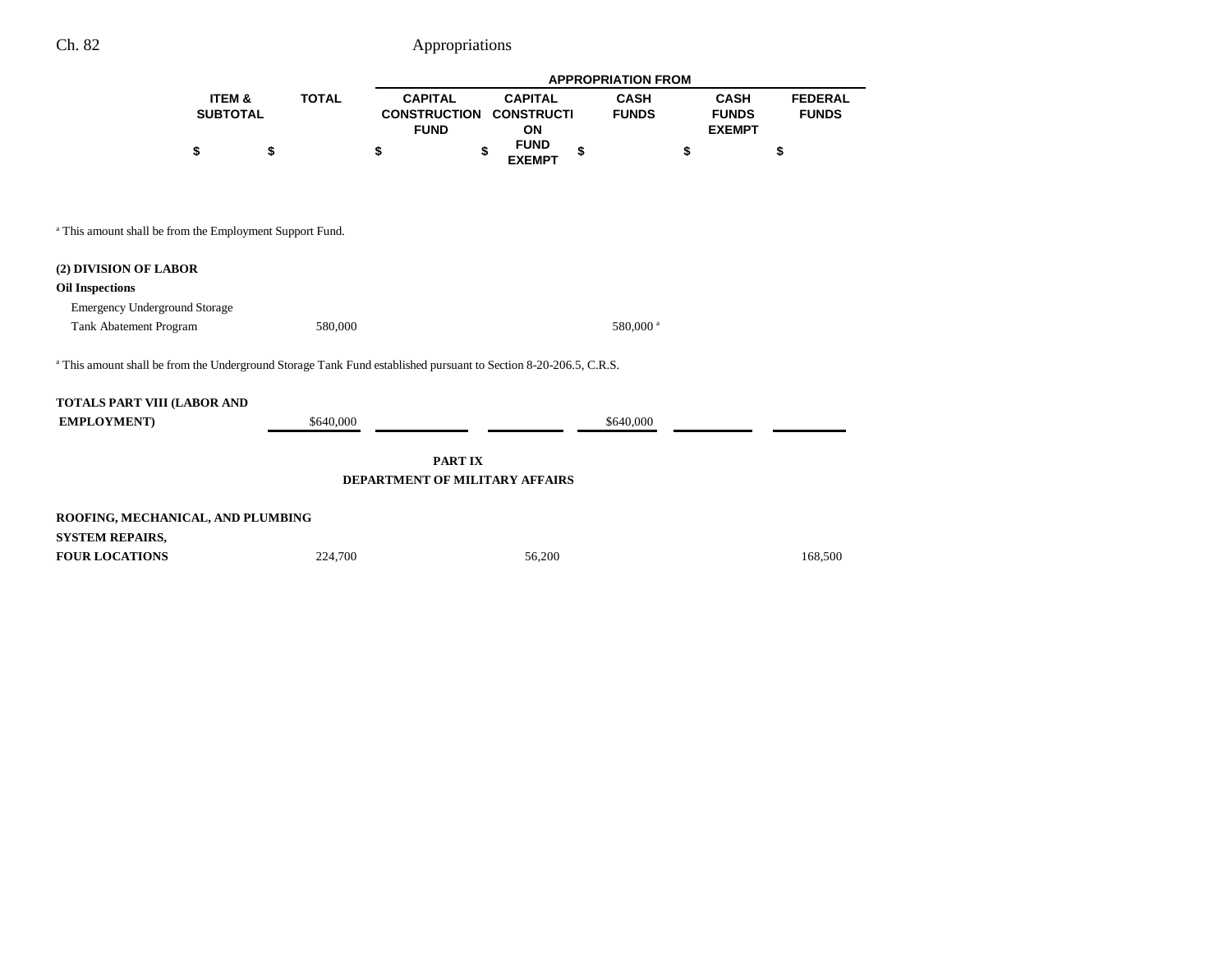| <b>AFFAIRS</b>                               |           | \$224,700 | \$56,200                        |                        | \$168,500  |  |
|----------------------------------------------|-----------|-----------|---------------------------------|------------------------|------------|--|
|                                              |           |           | PART X                          |                        |            |  |
|                                              |           |           | DEPARTMENT OF NATURAL RESOURCES |                        |            |  |
| (1) DIVISION OF PARKS AND OUTDOOR RECREATION |           |           |                                 |                        |            |  |
| Major/Minor Recreation                       |           |           |                                 |                        |            |  |
| Improvements                                 | 1,600,000 |           | $1,600,000$ <sup>a</sup>        |                        |            |  |
| <b>Employee Housing</b>                      | 10,000    |           | 7,000 <sup>b</sup>              | $3,000 \text{°}$       |            |  |
| Repair                                       |           |           |                                 |                        |            |  |
| Water Acquisition/Lease                      |           |           |                                 |                        |            |  |
| Options                                      | 600,000   |           |                                 | 600,000 $^{\rm d}$     |            |  |
| Road Improvements                            | 750,000   |           | $750,000$ <sup>e</sup>          |                        |            |  |
|                                              |           |           |                                 | 750,000 °              |            |  |
| Jackson Renovation                           | 800,000   |           |                                 | $800,000$ <sup>d</sup> |            |  |
| Park Improvements and                        |           |           |                                 |                        |            |  |
| Acquisitions                                 | 100,000   |           |                                 | $100,000$ <sup>d</sup> |            |  |
| <b>State Trails Program</b>                  | 200,000   |           |                                 | $200,000$ <sup>d</sup> |            |  |
| Public Law 89/72                             |           |           |                                 |                        |            |  |
|                                              | 0.00000   |           |                                 | $\sqrt{2}$             | $\sqrt{2}$ |  |

| Public Law 89/72            |         |                        |         |
|-----------------------------|---------|------------------------|---------|
| Renovation                  | 800,000 | 400,000 $^{\rm d}$     | 400,000 |
| <b>Steamboat Renovation</b> | 800,000 | $800,000$ <sup>d</sup> |         |
| Arkansas Acquisition/       |         |                        |         |
| Development                 | 400,000 | 400,000 $^{\rm d}$     |         |
| North Sterling Acquisition  |         |                        |         |
|                             |         |                        |         |

**TOTALS PART IX (MILITARY**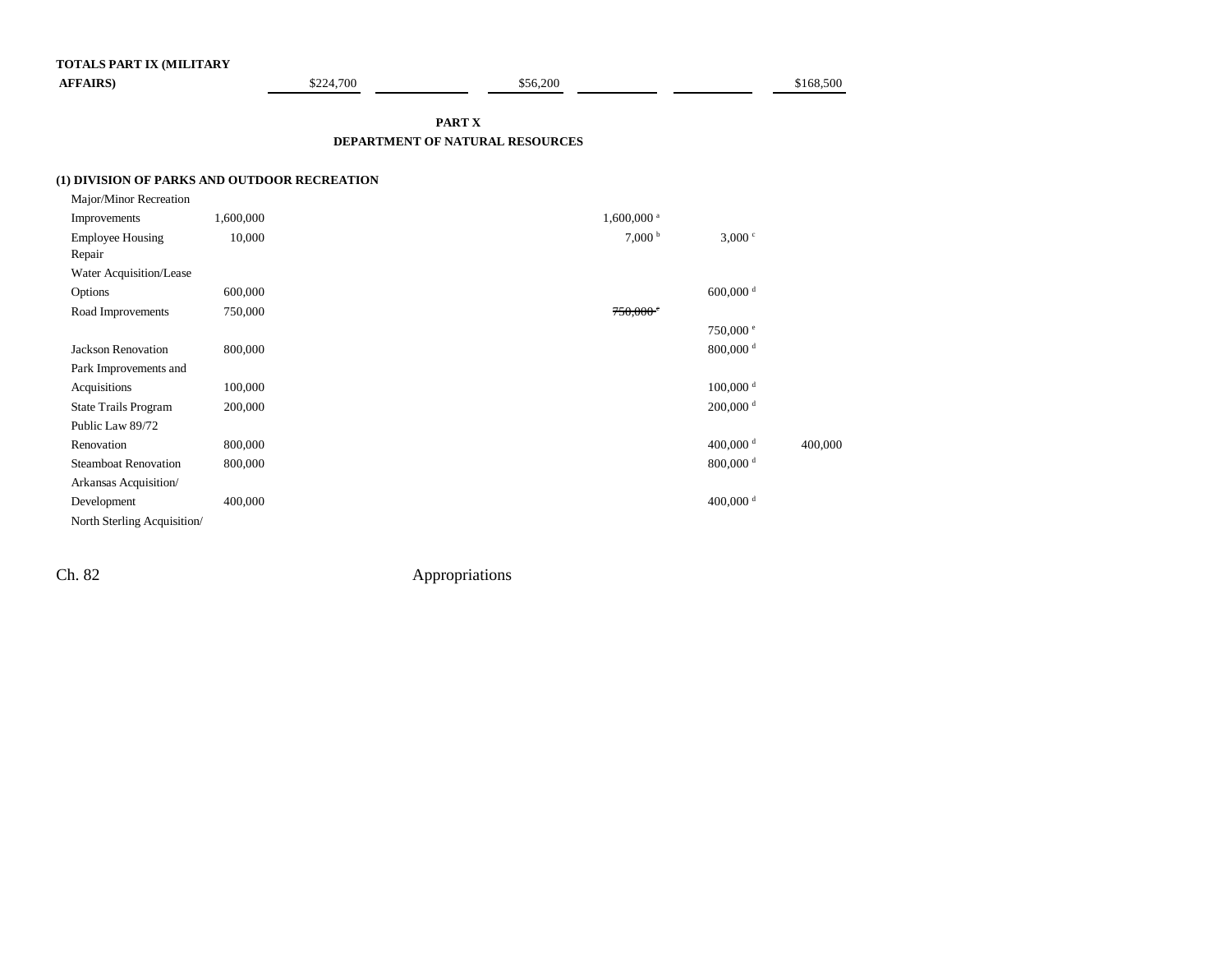|                             |                           |    | <b>APPROPRIATION FROM</b> |    |                                                      |    |                                           |    |                             |    |                                              |    |                                |
|-----------------------------|---------------------------|----|---------------------------|----|------------------------------------------------------|----|-------------------------------------------|----|-----------------------------|----|----------------------------------------------|----|--------------------------------|
|                             | ITEM &<br><b>SUBTOTAL</b> |    | <b>TOTAL</b>              |    | <b>CAPITAL</b><br><b>CONSTRUCTION</b><br><b>FUND</b> |    | <b>CAPITAL</b><br><b>CONSTRUCTI</b><br>ON |    | <b>CASH</b><br><b>FUNDS</b> |    | <b>CASH</b><br><b>FUNDS</b><br><b>EXEMPT</b> |    | <b>FEDERAL</b><br><b>FUNDS</b> |
|                             | \$                        | \$ |                           | \$ |                                                      | \$ | <b>FUND</b><br><b>EXEMPT</b>              | \$ |                             | \$ |                                              | \$ |                                |
| Development                 | 500,000                   |    |                           |    |                                                      |    |                                           |    |                             |    | $250,000$ <sup>d</sup>                       |    | 250,000                        |
| Colorado River Acquisition/ |                           |    |                           |    |                                                      |    |                                           |    |                             |    |                                              |    |                                |
| Development                 | 500,000                   |    |                           |    |                                                      |    |                                           |    |                             |    | 500,000 $^{\rm d}$                           |    |                                |
| Bonny Renovation and        |                           |    |                           |    |                                                      |    |                                           |    |                             |    |                                              |    |                                |
| Development                 | 800,000                   |    |                           |    |                                                      |    |                                           |    |                             |    | $800,000$ <sup>d</sup>                       |    |                                |
| Sylvan Lake Renovation      |                           |    |                           |    |                                                      |    |                                           |    |                             |    |                                              |    |                                |
| and Development             | 300,000                   |    |                           |    |                                                      |    |                                           |    |                             |    | 300,000 $^{\rm d}$                           |    |                                |
| Off-Highway Vehicle         |                           |    |                           |    |                                                      |    |                                           |    |                             |    |                                              |    |                                |
| Grants                      | 150,000                   |    |                           |    |                                                      |    |                                           |    | $150,000$ <sup>f</sup>      |    |                                              |    |                                |
|                             |                           |    | 8,310,000                 |    |                                                      |    |                                           |    |                             |    |                                              |    |                                |

a This amount shall be from the Division of Parks and Outdoor Recreation distribution of Lottery proceeds from FY 1991-92.

<sup>b</sup> This amount shall be from rental receipts.

c This amount shall be from reserves in the Excess Rental Fund.

<sup>d</sup> These amounts shall be from the Division of Parks and Outdoor Recreation distribution of Lottery proceeds; they are shown for informational purposes only.

e This amount shall be from the State Highway Fund pursuant to Section 33-10-111(4), C.R.S.

f This amount shall be from registration fees.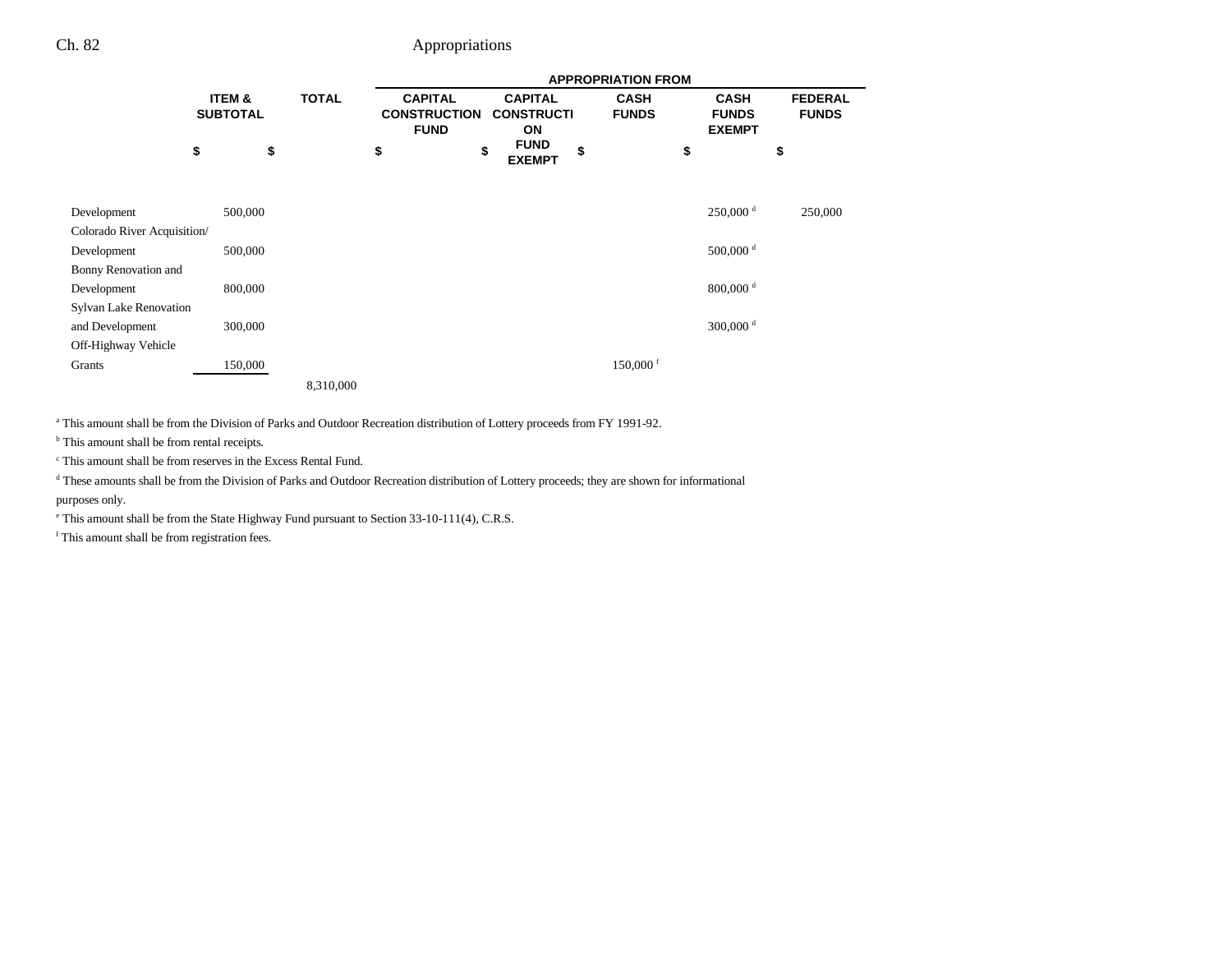### **(2) DIVISION OF WILDLIFE**

| Dam Maintenance Repair       |           |                        |         |
|------------------------------|-----------|------------------------|---------|
| and Improvement              | 106,383   | $106,383$ <sup>a</sup> |         |
| <b>Land Acquisitions</b>     | 1,000,000 | 1,000,000 <sup>a</sup> |         |
| Land and Water Options       | 100,000   | $100,000$ <sup>a</sup> |         |
| <b>Fish Unit Maintenance</b> |           |                        |         |
| and Upgrade                  | 1,103,159 | 1,103,159 <sup>a</sup> |         |
| Property Maintenance,        |           |                        |         |
| Improvement                  |           |                        |         |
| and Development              | 1,143,606 | 1,143,606 <sup>a</sup> |         |
| Cooperative Habitat Projects |           |                        |         |
| (Formerly Easements)         | 400,000   | 400,000 $^{\rm a}$     |         |
| Waterfowl Habitat            |           |                        |         |
| Projects                     | 204,788   | 204,788 <sup>a</sup>   |         |
| Motorboat Access on          |           |                        |         |
| Lakes and Streams            | 921,911   | 271,911 <sup>a</sup>   | 650,000 |
| Stream and Lake              |           |                        |         |
| Improvements                 | 701,400   | 701,400 <sup>a</sup>   |         |
| <b>Employee Housing</b>      |           | a                      |         |
| Repairs                      | 221,598   | 221,598                |         |
| Miscellaneous Small          |           |                        |         |
| Projects                     | 575,400   | 575,400 <sup>a</sup>   |         |
|                              |           |                        |         |

6,478,245

a These amounts shall be from the Wildlife Cash Fund.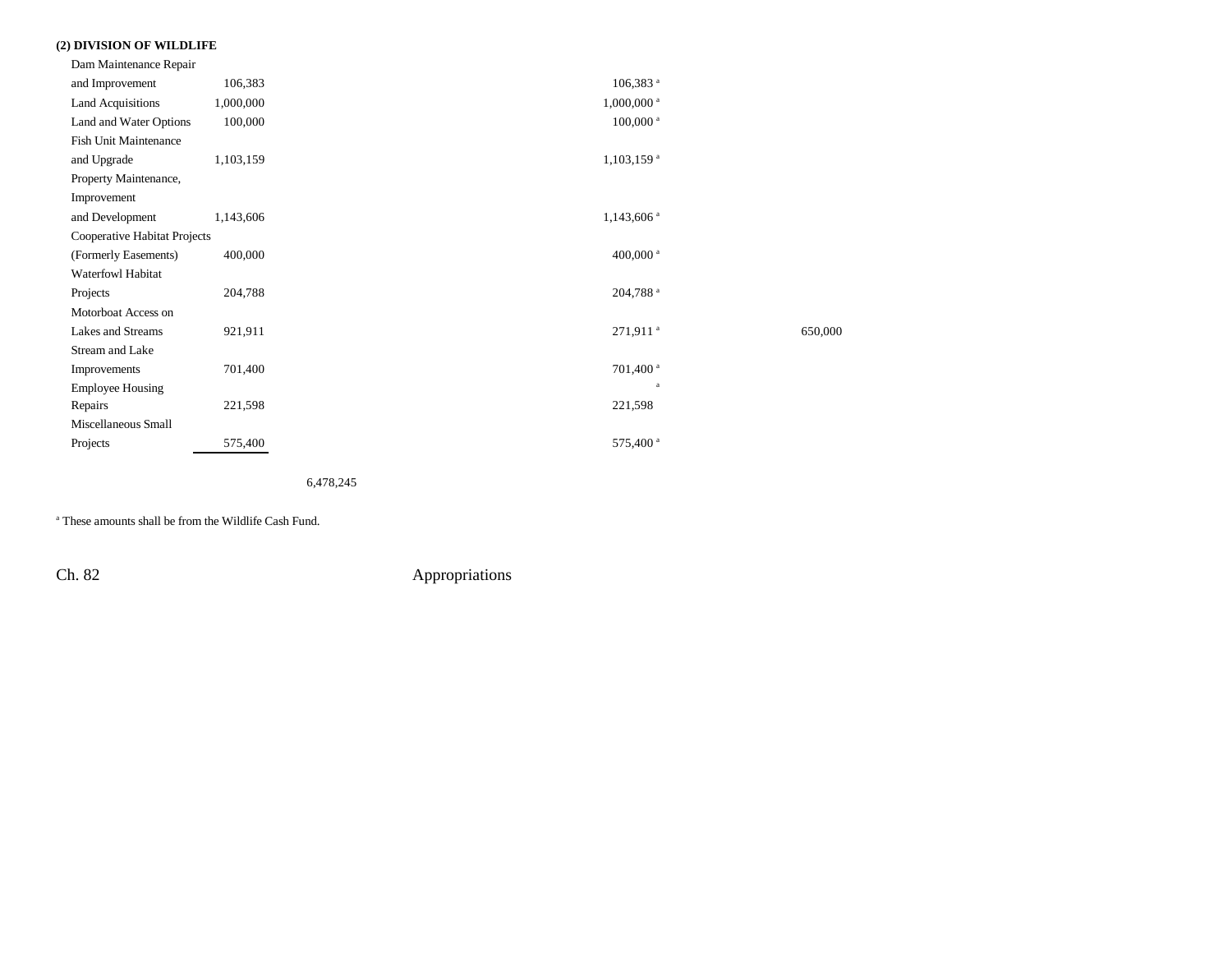|                                                                                                                 |                           |              | <b>APPROPRIATION FROM</b>                            |                                           |                             |                                              |                                |
|-----------------------------------------------------------------------------------------------------------------|---------------------------|--------------|------------------------------------------------------|-------------------------------------------|-----------------------------|----------------------------------------------|--------------------------------|
|                                                                                                                 | ITEM &<br><b>SUBTOTAL</b> | <b>TOTAL</b> | <b>CAPITAL</b><br><b>CONSTRUCTION</b><br><b>FUND</b> | <b>CAPITAL</b><br><b>CONSTRUCTI</b><br>ON | <b>CASH</b><br><b>FUNDS</b> | <b>CASH</b><br><b>FUNDS</b><br><b>EXEMPT</b> | <b>FEDERAL</b><br><b>FUNDS</b> |
|                                                                                                                 | \$                        | \$           | \$                                                   | <b>FUND</b><br>\$<br><b>EXEMPT</b>        | \$                          | \$                                           | \$                             |
| TOTALS PART X (NATURAL<br><b>RESOURCES</b> )                                                                    |                           | \$14,788,245 |                                                      |                                           | \$8,335,245                 | <del>\$5,153,000</del>                       | \$1,300,000                    |
|                                                                                                                 |                           |              |                                                      |                                           | \$7,585,245                 | \$5,903,000                                  |                                |
|                                                                                                                 |                           |              | <b>PART XI</b>                                       |                                           |                             |                                              |                                |
|                                                                                                                 |                           |              | DEPARTMENT OF PUBLIC SAFETY                          |                                           |                             |                                              |                                |
| <b>COLORADO STATE PATROL</b>                                                                                    |                           |              |                                                      |                                           |                             |                                              |                                |
| Telecommunication System<br>Upgrade                                                                             |                           | 416,000      |                                                      |                                           | $416,000$ <sup>a</sup>      |                                              |                                |
|                                                                                                                 |                           |              |                                                      |                                           |                             | 416,000 <sup>a</sup>                         |                                |
| <sup>a</sup> This amount shall be from the Highway Users Tax Fund pursuant to Section $43-4-201(3)(a)$ , C.R.S. |                           |              |                                                      |                                           |                             |                                              |                                |
| <b>TOTALS PART XI (PUBLIC</b>                                                                                   |                           |              |                                                      |                                           |                             |                                              |                                |
| <b>SAFETY)</b>                                                                                                  |                           | \$416,000    |                                                      |                                           | $$416,000$ <sup>a</sup>     | \$416,000 <sup>a</sup>                       |                                |
|                                                                                                                 |                           |              |                                                      |                                           |                             |                                              |                                |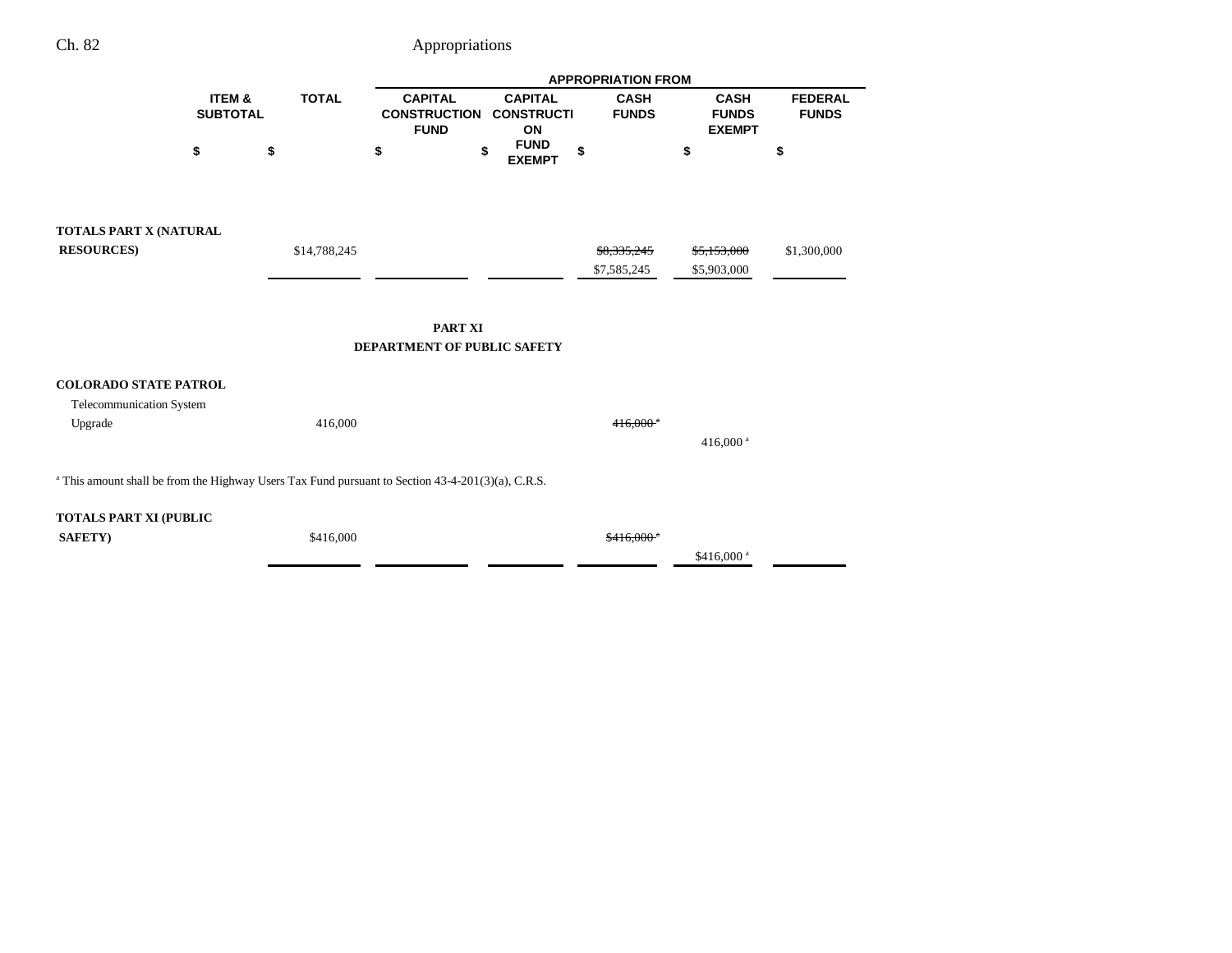<sup>a</sup> This amount shall be from the Highway Users Tax Fund pursuant to Section 43-4-201(3)(a), C.R.S.

### **PART XII DEPARTMENT OF REGULATORY AGENCIES**

| ADP EQUIPMENT REPLACEMENT     |         |           |                                                                                                                                                 |                        |                      |          |
|-------------------------------|---------|-----------|-------------------------------------------------------------------------------------------------------------------------------------------------|------------------------|----------------------|----------|
| PROJECT, PHASE III            |         | 529,959   | 108,040                                                                                                                                         | 396,634 <sup>a</sup>   |                      | 25,285   |
| Financial Services Cash Fund. |         |           | a Of this amount, \$319,263 shall be from the Insurance Cash Fund, \$57,789 shall be from the Banking Cash Fund, and \$19,582 shall be from the |                        |                      |          |
| TOTALS PART XII (REGULATORY   |         |           |                                                                                                                                                 |                        |                      |          |
| <b>AGENCIES</b> )             |         | \$529,959 | \$108,040                                                                                                                                       | \$396,634              |                      | \$25,285 |
|                               |         |           |                                                                                                                                                 |                        |                      |          |
|                               |         |           | <b>PART XIII</b>                                                                                                                                |                        |                      |          |
|                               |         |           | <b>DEPARTMENT OF REVENUE</b>                                                                                                                    |                        |                      |          |
| PORTS OF ENTRY DIVISION       |         |           |                                                                                                                                                 |                        |                      |          |
| <b>Cortez Concrete</b>        |         |           |                                                                                                                                                 |                        |                      |          |
| Replacement                   | 205,632 |           |                                                                                                                                                 | $205,632$ <sup>*</sup> |                      |          |
|                               |         |           |                                                                                                                                                 |                        | 205,632 <sup>a</sup> |          |
| Fort Morgan Asphalt           |         |           |                                                                                                                                                 |                        |                      |          |
| Repair                        | 56,947  |           |                                                                                                                                                 | $56,947$ <sup>a</sup>  |                      |          |
|                               |         |           |                                                                                                                                                 |                        | 56,947 <sup>a</sup>  |          |
| <b>Fort Collins Concrete</b>  |         |           |                                                                                                                                                 |                        |                      |          |
|                               |         |           |                                                                                                                                                 |                        |                      |          |
| Ch. 82                        |         |           | Appropriations                                                                                                                                  |                        |                      |          |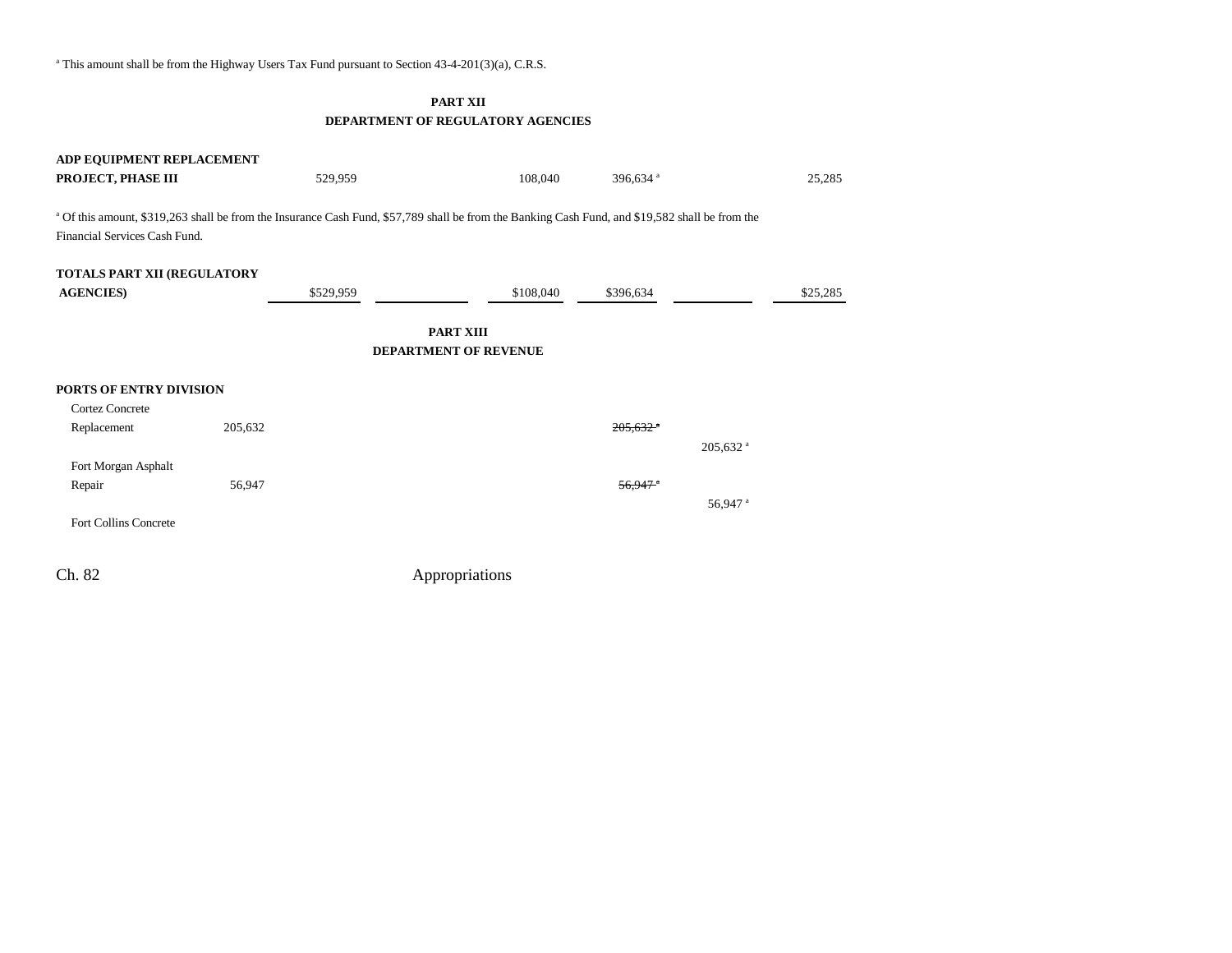|                                       |                           |              | <b>APPROPRIATION FROM</b>                            |                                           |                             |                                              |                                |
|---------------------------------------|---------------------------|--------------|------------------------------------------------------|-------------------------------------------|-----------------------------|----------------------------------------------|--------------------------------|
|                                       | ITEM &<br><b>SUBTOTAL</b> | <b>TOTAL</b> | <b>CAPITAL</b><br><b>CONSTRUCTION</b><br><b>FUND</b> | <b>CAPITAL</b><br><b>CONSTRUCTI</b><br>ON | <b>CASH</b><br><b>FUNDS</b> | <b>CASH</b><br><b>FUNDS</b><br><b>EXEMPT</b> | <b>FEDERAL</b><br><b>FUNDS</b> |
|                                       | \$<br>\$                  |              | \$                                                   | <b>FUND</b><br>\$<br>\$<br><b>EXEMPT</b>  |                             | \$                                           | \$                             |
| Repair                                | 74,719                    |              |                                                      |                                           | $74,719$ <sup>*</sup>       | 74,719 <sup>a</sup>                          |                                |
| <b>Platteville Concrete</b><br>Repair | 124,803                   |              |                                                      |                                           | $124,803$ <sup>*</sup>      |                                              |                                |
|                                       |                           |              |                                                      |                                           |                             | 124,803 <sup>a</sup>                         |                                |
| Mobile Pull-off-<br>Colorado Springs  | 160,000                   |              |                                                      |                                           | $32,000$ <sup>*</sup>       | $32,000$ <sup>a</sup>                        | 128,000                        |
| Mobile Pull-off-                      |                           |              |                                                      |                                           |                             |                                              |                                |
| La Junta                              | 160,000                   |              |                                                      |                                           | $32,000$ <sup>a</sup>       |                                              | 128,000                        |
|                                       |                           | 782,101      |                                                      |                                           |                             | $32,000$ <sup>a</sup>                        |                                |

<sup>a</sup> These amounts shall be from the Highway Users Tax Fund pursuant to Section 43-4-201(3)(a), C.R.S.

#### **TOTALS PART XIII**

| (REVENUE) | \$782,101 | $$526.101$ <sup>*</sup> | \$256,000 |
|-----------|-----------|-------------------------|-----------|
|           |           | $$526.101$ <sup>a</sup> |           |

<sup>a</sup> This amount shall be from the Highway Users Tax Fund pursuant to Section 43-4-201(3)(a), C.R.S.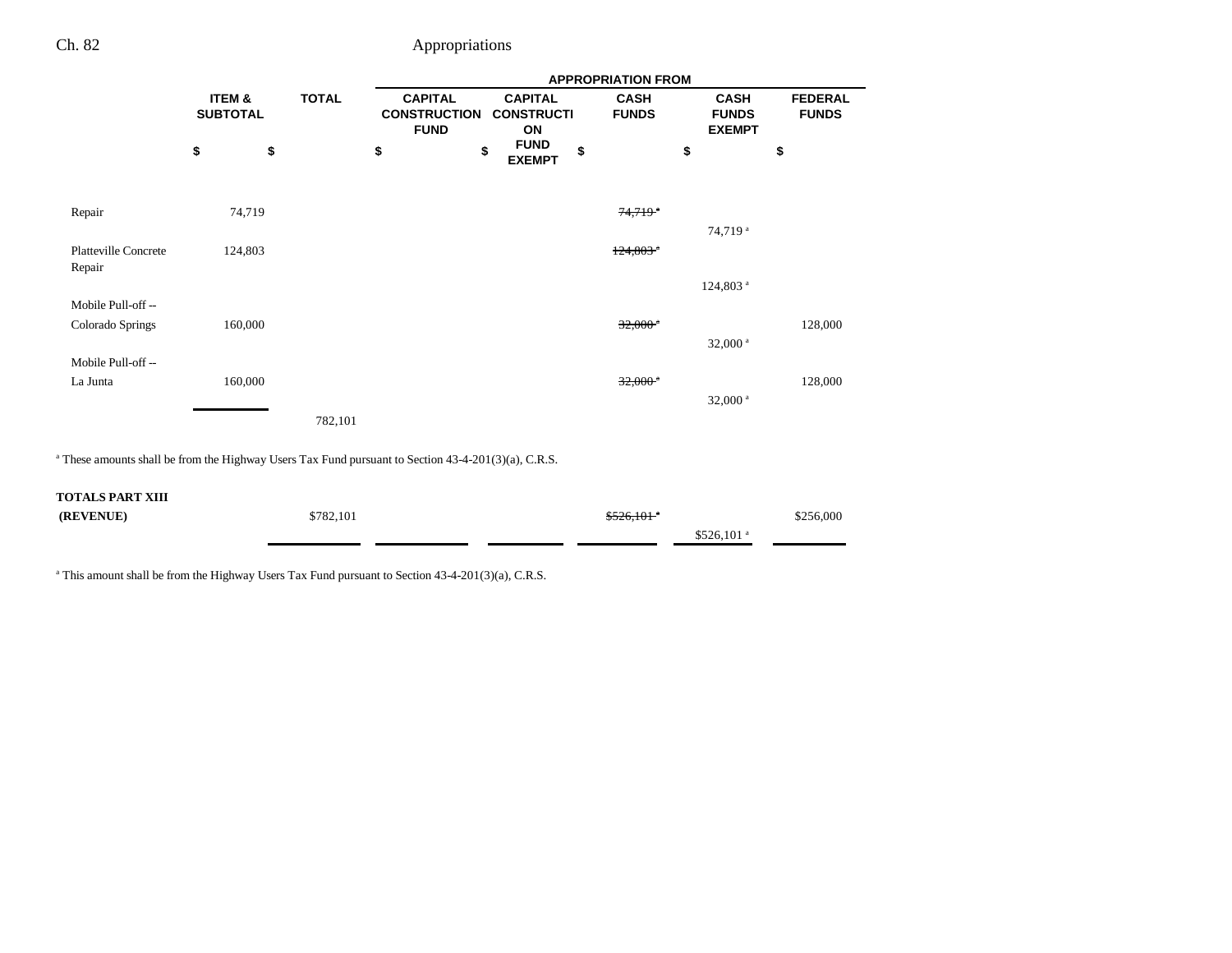| <b>GRAND TOTALS (CAPITAL</b> |               |              |                            |                            |                          |
|------------------------------|---------------|--------------|----------------------------|----------------------------|--------------------------|
| <b>CONSTRUCTION</b>          | \$246,988,643 | \$64,351,086 | <del>\$47.569.819</del> *  | <del>\$11.970.473</del>    | <del>\$123.097.265</del> |
|                              | \$259,666,953 |              | $$16.546.251$ <sup>a</sup> | $$55.232.351$ <sup>a</sup> | \$123,537,265            |

<sup>a</sup> Of this amount, \$1,986,588 is from the Highway Users Tax Fund pursuant to Section 43-4-201(3)(a), C.R.S.